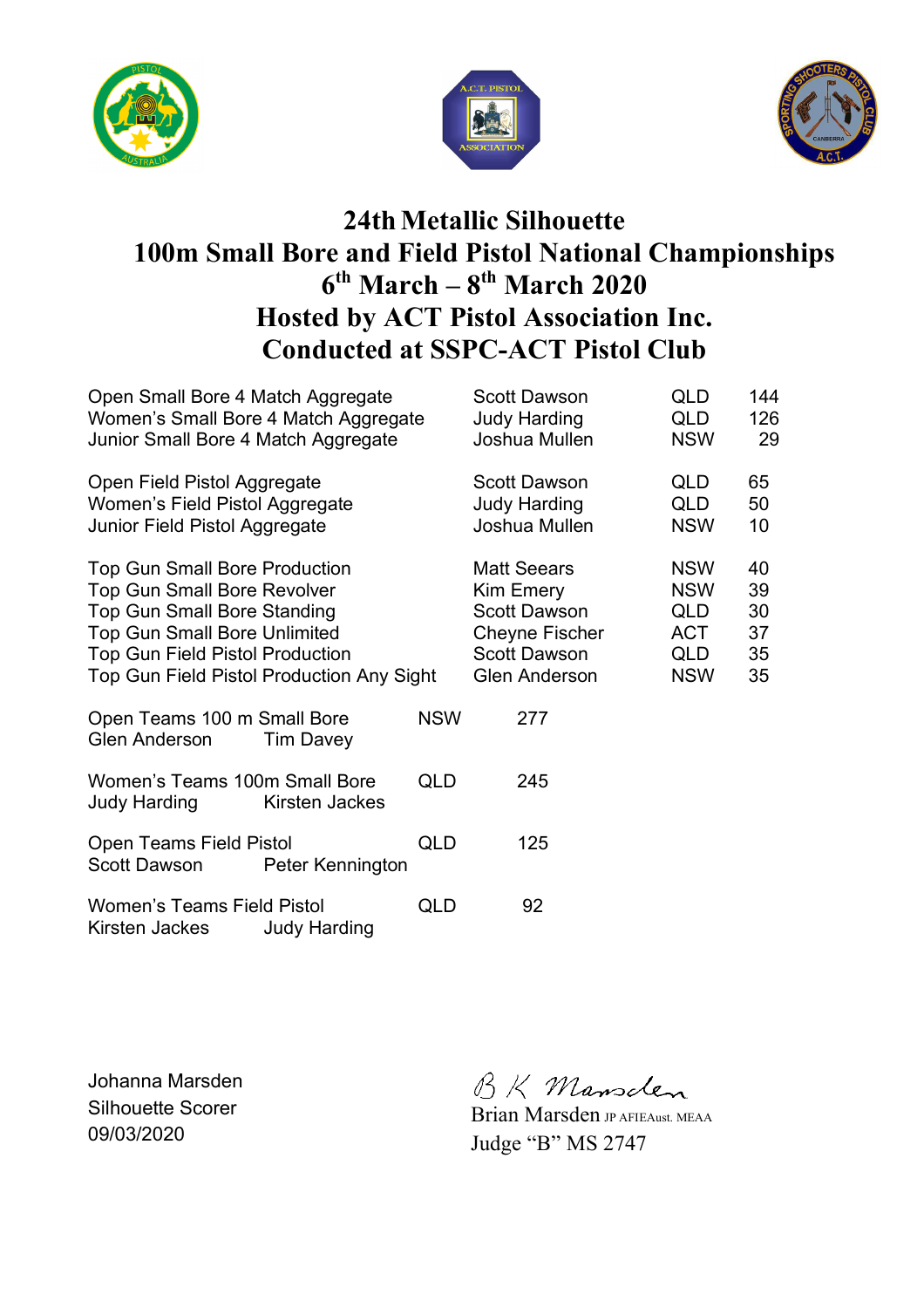### **100m Open Aggregate**

| <b>Aggregate</b> | <b>Top Surname</b> | Name         | Club                | Prod             | Rev            | <b>Stand</b> | Unlim          |
|------------------|--------------------|--------------|---------------------|------------------|----------------|--------------|----------------|
| 144              | Dawson             | Scott        | Toogoolawah         | 40               | 38             | 30           | 36             |
| 143              | Seears             | Matt         | Merriganowry        | 40               | 39             | 29           | 35             |
| 139              | Davey              | Tim          | Manilla             | 39               | 37             | 29           | 34             |
| 138              | <b>Bransden</b>    | Graeme       | Georgetown          | 40               | 37             | 26           | 35             |
| 138              | Anderson           | Glen         | <b>Inverell RSM</b> | 38               | 37             | 28           | 35             |
| 137              | Davey              | Jake         | <b>Inverell RSM</b> | 39               | 34             | 30           | 34             |
| 133              | Yule               | lain         | Muswellbrook        | 38               | 36             | 23           | 36             |
| 133              | Emery              | Kim          | Mt. Lindesay        | 39               | 39             | 23           | 32             |
| 132              | Fischer            | Cheyne       | <b>SSPC ACT</b>     | 39               | 36             | 20           | 37             |
| 131              | Anderson           | Tim          | Narrabri            | 39               | 36             | 26           | 30             |
| 128              | Arden              | <b>Mick</b>  | Euroa               | 38               | 38             | 28           | 24             |
| 127              | <b>Brown</b>       | Richard      | Kurrajong           | 37               | 36             | 22           | 32             |
| 126              | Harding            | Judy         | Toogoolawah         | 37               | 37             | 26           | 26             |
| 125              | Mullen             | Melinda      | Newcastle           | 35               | 33             | 29           | 28             |
| 125              | Christian          | Wayne        | <b>SSPC ACT</b>     | 37               | 35             | 18           | 35             |
| 122              | Anderson           | Jason        | Narrabri            | 34               | 34             | 24           | 30             |
| 121              | Ford               | Jack         | Narrabri            | 37               | 32             | 20           | 32             |
| 120              | Dewsbury           | David        | Narrabri            | 40               | 30             | 20           | 30             |
| 119              | Harding            | John         | Metropolitan PSQ    | 35               | 29             | 24           | 31             |
| 119              | <b>Jackes</b>      | Kirsten      | Metropolitan PSQ    | 36               | 34             | 14           | 35             |
| 114              | Forner             | Lou          | <b>SSPC ACT</b>     | 39               | 35             | 12           | 28             |
| 112              | Kennington         | Peter        | Metropolitan PSQ    | 34               | 29             | 22           | 27             |
| 104              | Dawson             | Greg         | Armidale            | 32               | 32             | 18           | 22             |
| 100              | Marsden            | <b>Brian</b> | Newcastle           | 24               | 31             | 21           | 24             |
| 100              | Ledger             | Drew         | Metropolitan PSQ    | 25               | 31             | 17           | 27             |
| 98               | Moore              | James        | Yarra               | 30               | 29             | 12           | 27             |
| 96               | Van Ee             | Aidan        | Toogoolawah         | 32               | 35             | 19           | 10             |
| 96               | <b>Broch</b>       | Lucy         | Merriganowry        | 32               | 25             | 14           | 25             |
| 90               | Stanfield          | Frank        | Metropolitan PSQ    | 23               | 32             | 15           | 20             |
| 90               | Howitt             | Paul         | Newcastle           | 26               | 32             | 14           | 18             |
| 89               | Robinson           | John         | Newcastle           | 28               | 30             | 18           | 13             |
| 88               | Ellem              | Neville      | Newcastle           | 31               | 27             | 16           | 14             |
| 88               | <b>Wilkins</b>     | Paul         | Narrabri            | 25               | 28             | 15           | 20             |
| 76               | Archibald          | Carmel       | Armidale            | 24               | 21             | 17           | 14             |
| 75               | <b>Szabolics</b>   | Lou          | <b>SSPC ACT</b>     | 24               | 31             | 11           | 9              |
| 67               | Roberts            | Derek        | Newcastle           | 30               | 20             | 11           | 6              |
| 65               | Ellem              | Kerrie       | Newcastle           | 19               | 19             | 8            | 19             |
| 57               | Vallance           | Dean         | <b>Bowral</b>       | 14               | 22             | 4            | 17             |
| 48               | Harris             | Peter        | <b>Bowral</b>       | 15               | 13             | 20           | 0              |
| 44               | Emerson            | Gary         | Newcastle           | 11               | 19             | 4            | 10             |
| 37               | Himsley            | Scott        | <b>Bowral</b>       | $\boldsymbol{9}$ | 12             | 9            | $\overline{7}$ |
| 37               | Parsons            | Darren       | Newcastle           | 0                | 0              | 11           | 26             |
| 36               | Carter             | Peter        | <b>Bowral</b>       | 15               | 17             | 4            | 0              |
| 34               | Andrews            | Ray          | Freemantle          | 22               | $\overline{c}$ | 10           | 0              |
| 29               | Mullen             | Joshua       | Newcastle           | 7                | 13             | 7            | 2              |
| 14               | Bannister          | Jacki        | <b>Bowral</b>       | 6                | 0              | 8            | 0              |

Johanna Marsden Silhouette Scorer 09/03/2020

BK Mansclen

Brian Marsden **JP AFIEAust. MEAA** Judge "B" MS 2747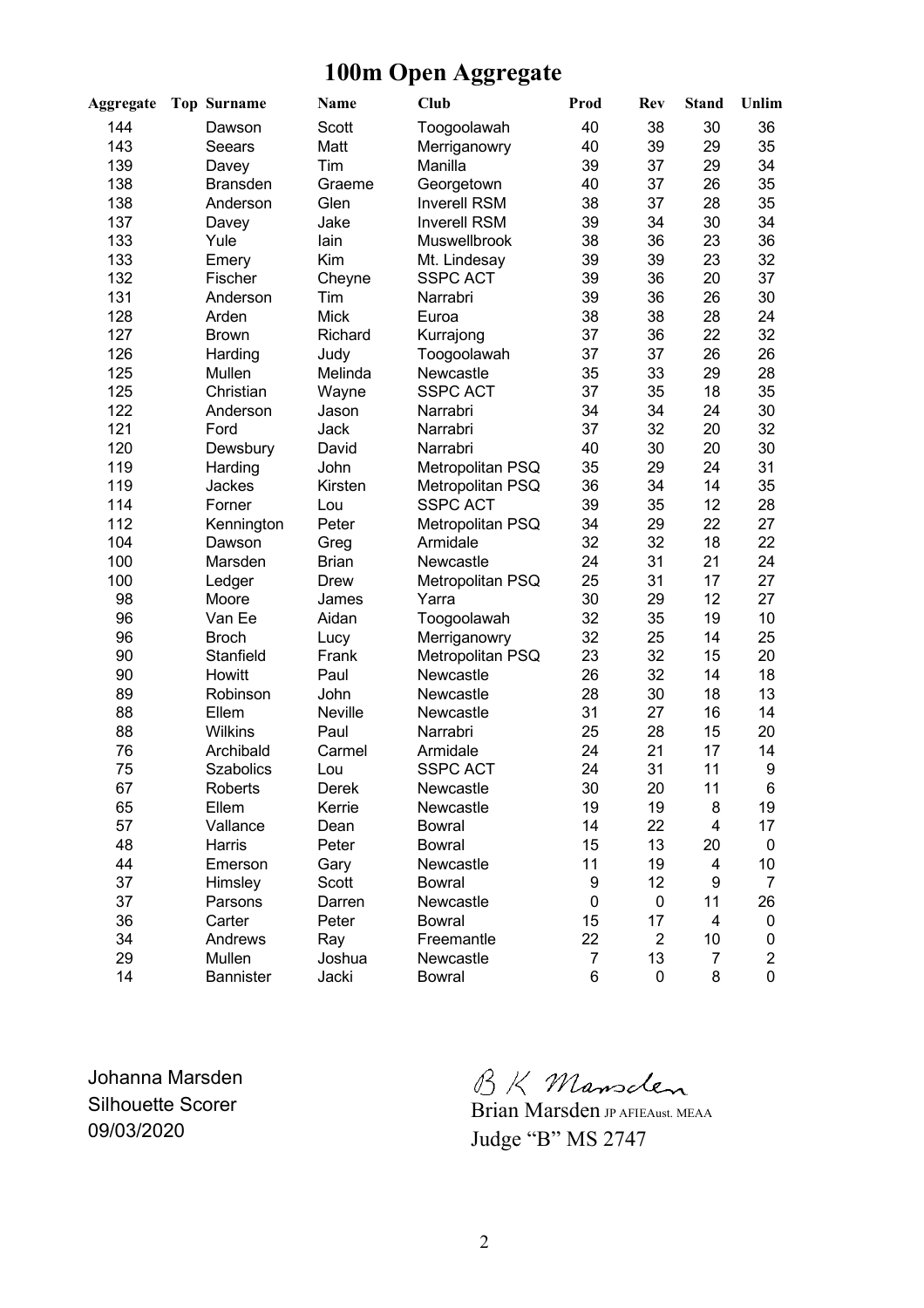#### **100m Women's Aggregate**

| <b>Aggregate Top</b> | Surname          | <b>Name</b> | Club             | Prod | <b>Rev</b> | <b>Stand</b> | Unlim |
|----------------------|------------------|-------------|------------------|------|------------|--------------|-------|
| 126                  | Harding          | Judy        | Toogoolawah      | 37   | 37         | 26           | 26    |
| 125                  | Mullen           | Melinda     | Newcastle        | 35   | 33         | 29           | 28    |
| 119                  | Jackes           | Kirsten     | Metropolitan PSQ | 36   | 34         | 14           | 35    |
| 96                   | <b>Broch</b>     | Lucy        | Merriganowry     | 32   | 25         | 14           | 25    |
| 76                   | Archibald        | Carmel      | Armidale         | 24   | 21         | 17           | 14    |
| 65                   | Ellem            | Kerrie      | Newcastle        | 19   | 19         | 8            | 19    |
| 14                   | <b>Bannister</b> | Jacki       | <b>Bowral</b>    | 6    | 0          | 8            | 0     |

### **100m Juniors Aggregate**

|  | <b>Aggregate Top Surname Name</b> |        | Club      |      | <b>Prod Rev Stand Unlim</b> |  |
|--|-----------------------------------|--------|-----------|------|-----------------------------|--|
|  | 0 Mullen                          | Joshua | Newcastle | 7 13 |                             |  |

Johanna Marsden Silhouette Scorer 09/03/2020

BK Mansclen

Brian Marsden JP AFIEAust. MEAA Judge "B" MS 2747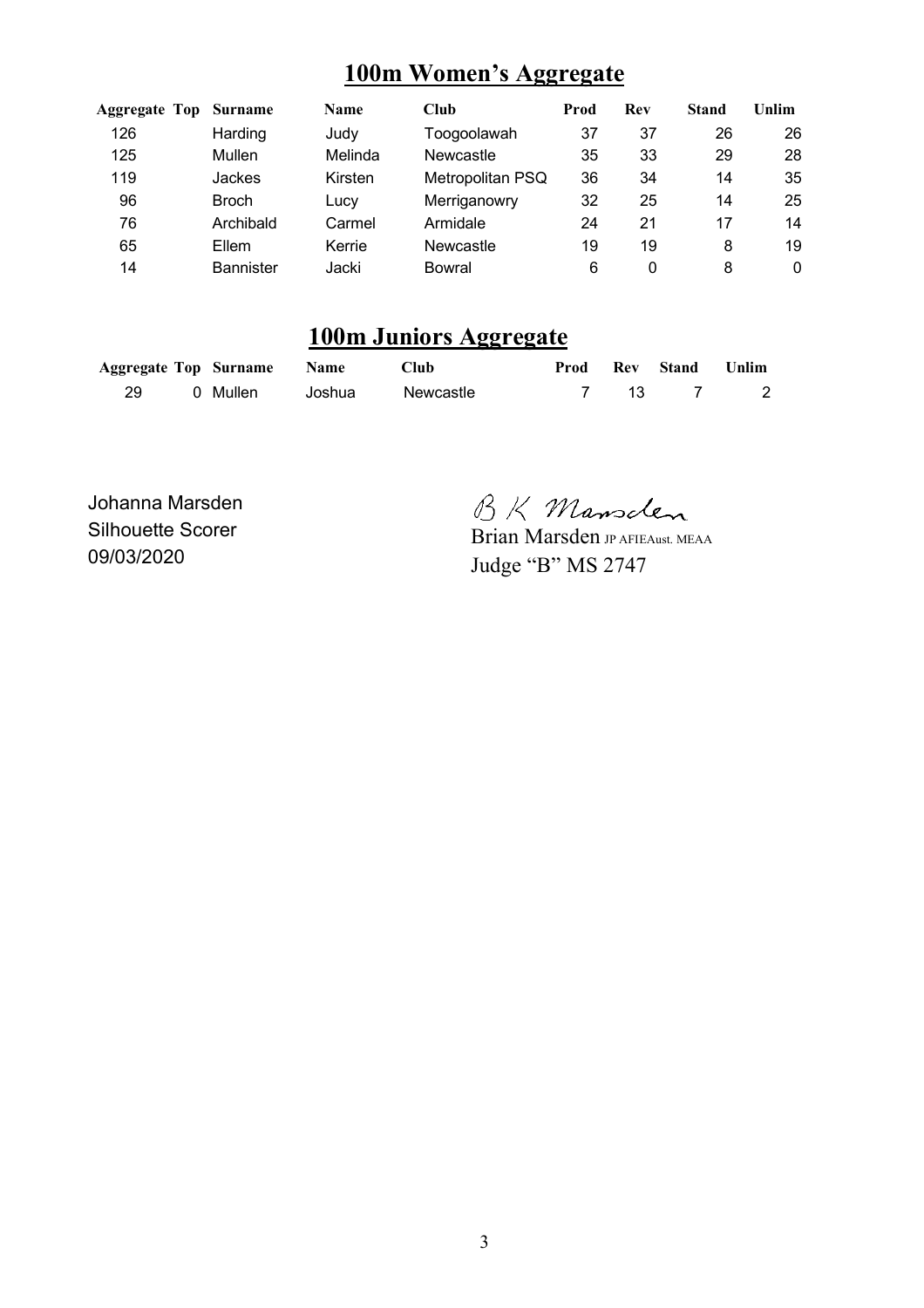## **Field Pistol Aggregate**

| <b>Aggregate</b> | <b>Surname</b>   | <b>Name</b>    | <b>Club</b>         | <b>Production</b> | <b>Any Sight</b> |
|------------------|------------------|----------------|---------------------|-------------------|------------------|
| 65               | Dawson           | Scott          | Toogoolawah         | 35                | 30               |
| 64               | Davey            | Tim            | Manilla             | 32                | 32               |
| 63               | Seears           | Matt           | Merriganowry        | 34                | 29               |
| 62               | Anderson         | Glen           | <b>Inverell RSM</b> | 27                | 35               |
| 61               | Arden            | Mick           | Euroa               | 26                | 35               |
| 61               | Yule             | lain           | Muswellbrook        | 33                | 28               |
| 61               | Davey            | Jake           | <b>Inverell RSM</b> | 31                | 30               |
| 60               | Kennington       | Peter          | Metropolitan PSQ    | 30                | 30               |
| 55               | Dewsbury         | David          | Narrabri            | 27                | 28               |
| 54               | Dawson           | Greg           | Armidale            | 25                | 29               |
| 53               | Anderson         | Jason          | Narrabri            | 26                | 27               |
| 53               | <b>Bransden</b>  | Graeme         | Georgetown          | 28                | 25               |
| 50               | Anderson         | Tim            | Narrabri            | 22                | 28               |
| 50               | Harding          | Judy           | Toogoolawah         | 26                | 24               |
| 50               | Marsden          | <b>Brian</b>   | Newcastle           | 25                | 25               |
| 50               | Christian        | Wayne          | <b>SSPC ACT</b>     | 22                | 28               |
| 47               | Emery            | Kim            | Mt. Lindesay        | 22                | 25               |
| 47               | Harding          | John           | Metropolitan PSQ    | 21                | 26               |
| 46               | Fischer          | Cheyne         | <b>SSPC ACT</b>     | 23                | 23               |
| 45               | Ford             | Jack           | Narrabri            | 25                | 20               |
| 44               | Mullen           | Melinda        | Newcastle           | 15                | 29               |
| 43               | Ellem            | Kerrie         | Newcastle           | 19                | 24               |
| 42               | Stanfield        | Frank          | Metropolitan PSQ    | 18                | 24               |
| 42               | Jackes           | Kirsten        | Metropolitan PSQ    | 20                | 22               |
| 41               | Moore            | James          | Yarra               | 18                | 23               |
| 41               | <b>Wilkins</b>   | Paul           | Narrabri            | 17                | 24               |
| 37               | Howitt           | Paul           | Newcastle           | 17                | 20               |
| 37               | Forner           | Lou            | <b>SSPC ACT</b>     | 17                | 20               |
| 35               | Archibald        | Carmel         | Armidale            | 18                | 17               |
| 34               | Harris           | Peter          | Bowral              | 14                | 20               |
| 33               | Ellem            | <b>Neville</b> | Newcastle           | 17                | 16               |
| 31               | Van Ee           | Aidan          | Toogoolawah         | 14                | 17               |
| 29               | Ledger           | Drew           | Metropolitan PSQ    | 11                | 18               |
| 29               | <b>Brown</b>     | Richard        | Kurrajong           | 14                | 15               |
| 29               | Robinson         | John           | Newcastle           | 10                | 19               |
| 28               | <b>Szabolics</b> | Lou            | <b>SSPC ACT</b>     | 17                | 11               |
| 17               | Roberts          | Derek          | Newcastle           | 9                 | $\bf 8$          |
| 11               | Emerson          | Gary           | Newcastle           | 3                 | 8                |
| 10               | Mullen           | Joshua         | Newcastle           | 3                 | $\overline{7}$   |
| 8                | Andrews          | Ray            | Freemantle          | 8                 | $\mathbf 0$      |
| $\overline{7}$   | Vallance         | Dean           | Bowral              | 5                 | $\overline{c}$   |
| 1                | Carter           | Peter          | Bowral              | 1                 | $\overline{0}$   |

# **Ladies' Field Pistol Aggregate**

| Aggregate | Surname       | <b>Name</b> | Club             | <b>Production</b> | <b>Any Sight</b> |
|-----------|---------------|-------------|------------------|-------------------|------------------|
| 50        | Harding       | Judy        | Toogoolawah      | 26                | 24               |
| 44        | Mullen        | Melinda     | Newcastle        | 15                | 29               |
| 43        | Ellem         | Kerrie      | Newcastle        | 19                | 24               |
| 42        | <b>Jackes</b> | Kirsten     | Metropolitan PSQ | 20                | 22               |
| 35        | Archibald     | Carmel      | Armidale         | 18                | 17               |

## **Junior's Field Pistol Aggregate**

| Aggregate | <b>Surname</b> | <b>Name</b> | Club      | <b>Production</b> Any Sight |  |
|-----------|----------------|-------------|-----------|-----------------------------|--|
| 10        | Mullen         | Joshua      | Newcastle |                             |  |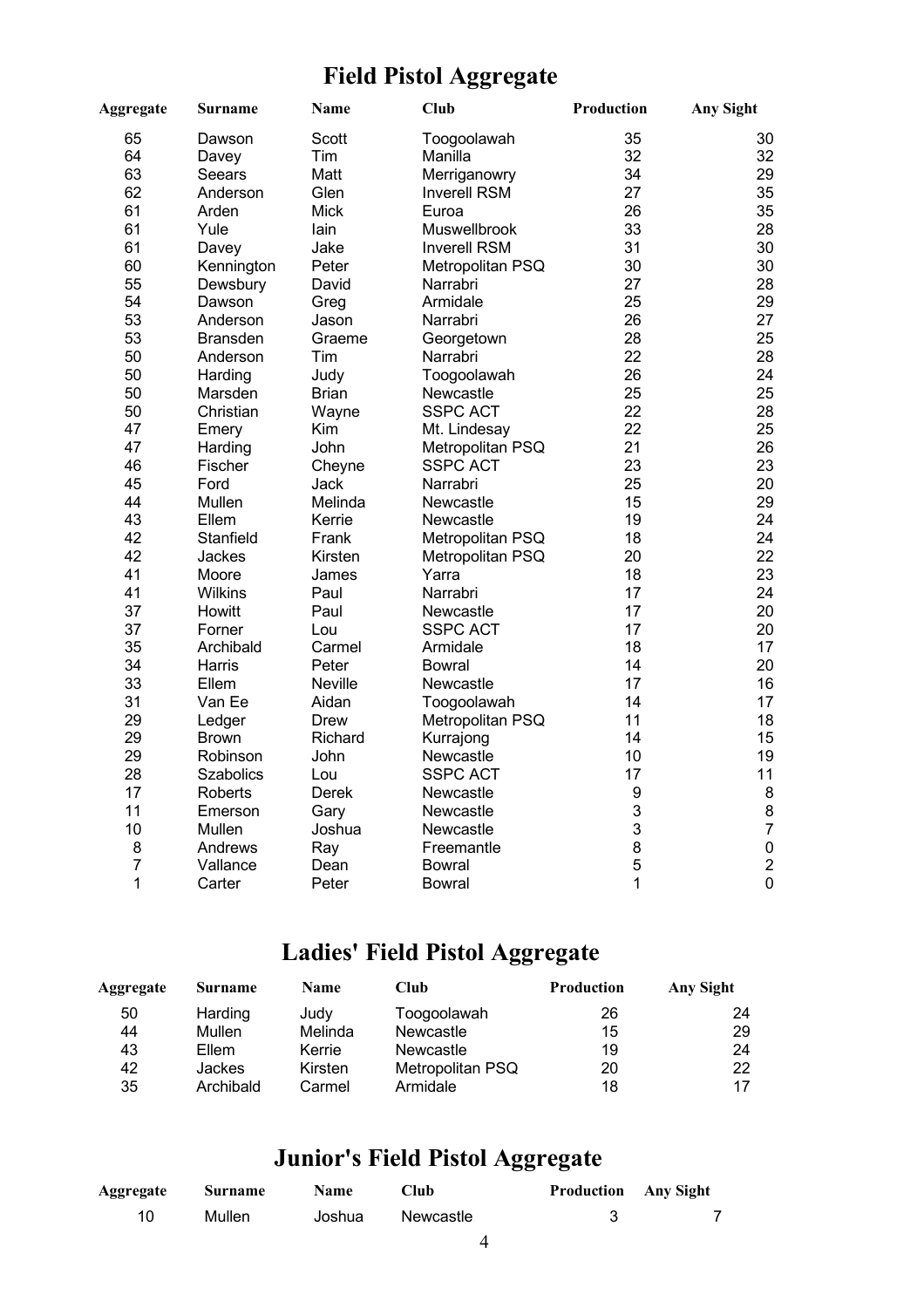## **100m Production Off Gun**

| Name         | <b>Surname</b>   | Club                 |            | Grade Grade | <b>Total</b> | <b>Top</b>     |                |    | Chic Pig Turk Ram |                  |
|--------------|------------------|----------------------|------------|-------------|--------------|----------------|----------------|----|-------------------|------------------|
| Matt         | Seears           | Merriganowry         | <b>INT</b> |             | 40           | $\mathbf{1}$   | 10             | 10 | 10                | 10               |
| Scott        | Dawson           | Toogoolawah          | <b>INT</b> |             | 40           | $\overline{2}$ | 10             | 10 | 10                | 10               |
| David        | Dewsbury         | Narrabri             | <b>INT</b> |             | 40           | 3              | 10             | 10 | 10                | 10               |
| Graeme       | <b>Bransden</b>  | Georgetown           | <b>INT</b> |             | 40           | 4              | 10             | 10 | 10                | 10               |
| Tim          | Anderson         | Narrabri             | <b>INT</b> |             | 39           | 5              | 10             | 10 | 9                 | 10               |
| Tim          | Davey            | Manilla              | <b>INT</b> |             | 39           | $\,6$          | 10             | 10 | 9                 | 10               |
| Kim          | Emery            | Mt. Lindesay         | <b>INT</b> |             | 39           | $\overline{7}$ | 10             | 10 | 10                | 9                |
| Cheyne       | Fischer          | <b>SSPC ACT</b>      | <b>INT</b> |             | 39           | 8              | 10             | 10 | 10                | 9                |
| Lou          | Forner           | <b>SSPC ACT</b>      | <b>INT</b> |             | 39           | 9              | 10             | 10 | 10                | 9                |
| Jake         | Davey            | <b>Inverell RSM</b>  | <b>INT</b> |             | 39           | 10             | 10             | 10 | 10                | 9                |
| lain         | Yule             | Muswellbrook         | <b>INT</b> |             | 38           |                | 10             | 10 | 8                 | 10               |
| Glen         | Anderson         | <b>Inverell RSM</b>  | <b>INT</b> |             | 38           |                | 10             | 10 | 9                 | 9                |
| <b>Mick</b>  | Arden            | Euroa                | <b>INT</b> |             | 38           |                | 10             | 10 | 9                 | 9                |
| Richard      | <b>Brown</b>     | Kurrajong            | <b>INT</b> |             | 37           |                | 9              | 9  | 10                | 9                |
| Jack         | Ford             | Narrabri             | AAA        |             | 37           |                | 9              | 10 | 9                 | 9                |
| Judy         | Harding          | Toogoolawah          | <b>INT</b> |             | 37           |                | 10             | 9  | 9                 | 9                |
| Wayne        | Christian        | <b>SSPC ACT</b>      | <b>INT</b> |             | 37           |                | 10             | 9  | 10                | 8                |
| Kirsten      | Jackes           | Metropolitan PSQ     | <b>INT</b> |             | 36           |                | 10             | 10 | 10                | 6                |
| John         | Harding          | Metropolitan PSQ     | <b>INT</b> |             | 35           |                | 10             | 8  | 8                 | 9                |
| Melinda      | Mullen           | Newcastle            | <b>AAA</b> |             | 35           |                | 10             | 10 | 10                | 5                |
| Jason        | Anderson         | Narrabri             | <b>INT</b> |             | 34           |                | 9              | 9  | 6                 | 10               |
| Peter        | Kennington       | Metropolitan PSQ     | AAA        |             | 34           |                | 9              | 8  | 8                 | 9                |
| Aidan        | Van Ee           | Toogoolawah          | AAA        |             | 32           |                | 9              | 9  | 5                 | $\boldsymbol{9}$ |
| Greg         | Dawson           | Armidale             | <b>AAA</b> |             | 32           |                | 8              | 9  | $\overline{7}$    | 8                |
| Lucy         | <b>Broch</b>     | Merriganowry         | AAA        |             | 32           |                | 10             | 7  | $\overline{7}$    | 8                |
| Neville      | Ellem            | Newcastle            | <b>INT</b> |             | 31           |                | 7              | 9  | 6                 | 9                |
| Derek        | Roberts          | Newcastle            | A          |             | 30           |                | 7              | 10 | 7                 | 6                |
| James        | Moore            | Yarra                | AAA        |             | 30           |                | 8              | 9  | 7                 | 6                |
| John         | Robinson         | Newcastle            | AAA        |             | 28           |                | 6              | 9  | 9                 | 4                |
| Paul         | Howitt           | Newcastle            | AAA        |             | 26           |                | 5              | 9  | 6                 | 6                |
| Paul         | Wilkins          | Narrabri             | AAA        |             | 25           |                | 10             | 6  | 3                 | 6                |
| Drew         | Ledger           | Metropolitan PSQ AAA |            |             | 25           |                | $\overline{7}$ | 8  | 7                 | 3                |
| Lou          | <b>Szabolics</b> | <b>SSPC ACT</b>      | AA         |             | 24           |                | 6              | 7  | 4                 | 7                |
| <b>Brian</b> | Marsden          | Newcastle            | AAA        |             | 24           |                | 8              | 6  | 5                 | 5                |
| Carmel       | Archibald        | Armidale             | AA         |             | 24           |                | 9              | 8  | 3                 | 4                |
| Frank        | Stanfield        | Metropolitan PSQ AA  |            |             | 23           |                | 5              | 7  | 5                 | 6                |
| Ray          | Andrews          | Freemantle           | B          |             | 22           |                | 4              | 6  | 6                 | 6                |
| Kerrie       | Ellem            | Newcastle            | AA         |             | 19           |                | 9              | 6  | 1                 | 3                |
| Peter        | Carter           | <b>Bowral</b>        | В          |             | 15           |                | 4              | 4  | 4                 | 3                |
| Peter        | Harris           | <b>Bowral</b>        | В          |             | 15           |                | 7              | 5  | $\overline{2}$    | 1                |
| Dean         | Vallance         | <b>Bowral</b>        | В          |             | 14           |                | 3              | 4  | 5                 | $\overline{2}$   |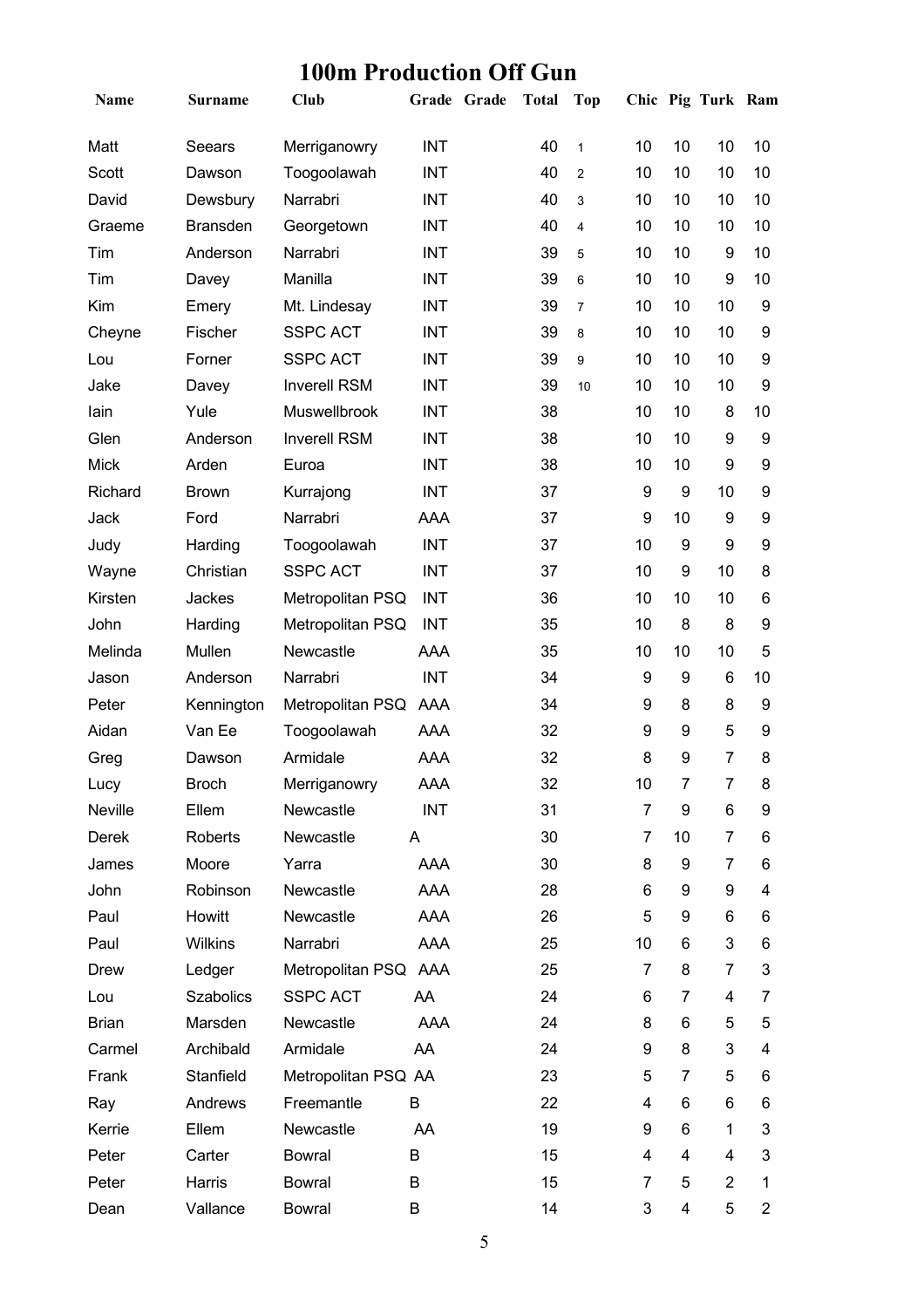| Gary   | Emerson          | Newcastle | к | 11 |     | 4 5 1 1 |     |  |
|--------|------------------|-----------|---|----|-----|---------|-----|--|
| Scott  | Himsley          | Bowral    |   | 9  |     | 4 4 0 1 |     |  |
| Joshua | Mullen           | Newcastle | R |    |     | 4 1 0 2 |     |  |
| Jacki  | <b>Bannister</b> | Bowral    |   | 6  | 2 0 |         | 4 0 |  |

### **100m Revolver Off Gun**

| Name         | Surname          | Club                 |            | Grade Grade | <b>Total</b> | <b>Top</b>     |                |                | Chic Pig Turk Ram |                |
|--------------|------------------|----------------------|------------|-------------|--------------|----------------|----------------|----------------|-------------------|----------------|
| Kim          | Emery            | Mt. Lindesay         | <b>INT</b> |             | 39           | $\mathbf{1}$   | 10             | 10             | 10                | 9              |
| Matt         | Seears           | Merriganowry         | <b>INT</b> |             | 39           | 2              | 10             | 10             | 9                 | 10             |
| Scott        | Dawson           | Toogoolawah          | <b>INT</b> |             | 38           | 3              | 10             | 10             | 10                | 8              |
| <b>Mick</b>  | Arden            | Euroa                | <b>INT</b> |             | 38           | $\overline{4}$ | 10             | 10             | 8                 | 10             |
| Graeme       | <b>Bransden</b>  | Georgetown           | <b>INT</b> |             | 37           |                | 10             | 10             | 8                 | 9              |
| Tim          | Davey            | Manilla              | <b>INT</b> |             | 37           |                | 9              | 10             | 10                | 8              |
| Glen         | Anderson         | <b>Inverell RSM</b>  | <b>INT</b> |             | 37           |                | 10             | 10             | 9                 | 8              |
| Judy         | Harding          | Toogoolawah          | <b>INT</b> |             | 37           |                | 10             | 10             | 10                | 7              |
| Tim          | Anderson         | Narrabri             | <b>INT</b> |             | 36           |                | 10             | 10             | 8                 | 8              |
| Cheyne       | Fischer          | <b>SSPC ACT</b>      | <b>INT</b> |             | 36           | 10             | 10             | 10             | 9                 | 7              |
| lain         | Yule             | Muswellbrook         | <b>INT</b> |             | 36           | 11             | 10             | 10             | 9                 | $\overline{7}$ |
| Richard      | <b>Brown</b>     | Kurrajong            | <b>INT</b> |             | 36           | 12             | 10             | 10             | 9                 | 7              |
| Wayne        | Christian        | <b>SSPC ACT</b>      | <b>INT</b> |             | 35           |                | 9              | 9              | 9                 | 8              |
| Lou          | Forner           | <b>SSPC ACT</b>      | <b>INT</b> |             | 35           |                | 10             | 10             | $\overline{7}$    | 8              |
| Aidan        | Van Ee           | Toogoolawah          | AA         |             | 35           |                | 10             | 10             | 8                 | 7              |
| Jason        | Anderson         | Narrabri             | <b>AAA</b> |             | 34           |                | 10             | 10             | 6                 | 8              |
| Kirsten      | Jackes           | Metropolitan PSQ     | <b>INT</b> |             | 34           |                | 9              | 10             | 8                 | 7              |
| Jake         | Davey            | <b>Inverell RSM</b>  | <b>AAA</b> |             | 34           |                | 10             | 10             | $\overline{7}$    | 7              |
| Melinda      | Mullen           | Newcastle            | <b>AAA</b> |             | 33           |                | 9              | 8              | 7                 | 9              |
| Frank        | Stanfield        | Metropolitan PSQ AAA |            |             | 32           |                | 8              | 9              | 6                 | 9              |
| Paul         | Howitt           | Newcastle            | AA         |             | 32           |                | 8              | $\overline{7}$ | 9                 | 8              |
| Jack         | Ford             | Narrabri             | AA         |             | 32           |                | 9              | 10             | 5                 | 8              |
| Greg         | Dawson           | Armidale             | AA         |             | 32           |                | 10             | 9              | 9                 | 4              |
| Drew         | Ledger           | Metropolitan PSQ AAA |            |             | 31           |                | 10             | 8              | 6                 | 7              |
| Lou          | <b>Szabolics</b> | SSPC ACT             | AA         |             | 31           |                | 10             | 8              | 7                 | 6.             |
| <b>Brian</b> | Marsden          | Newcastle            | AAA        |             | 31           |                | 9              | 10             | 7                 | 5              |
| John         | Robinson         | Newcastle            | AA         |             | 30           |                | 8              | 6              | 9                 | 7              |
| David        | Dewsbury         | Narrabri             | <b>INT</b> |             | 30           |                | 8              | 8              | 7                 | 7              |
| John         | Harding          | Metropolitan PSQ INT |            |             | 29           |                | 8              | 7              | 7                 | 7              |
| James        | Moore            | Yarra                | AA         |             | 29           |                | 7              | 8              | 8                 | 6              |
| Peter        | Kennington       | Metropolitan PSQ AAA |            |             | 29           |                | $\overline{7}$ | 8              | 10                | 4              |
| Paul         | Wilkins          | Narrabri             | AAA        |             | 28           |                | 10             | 8              | 6                 | 4              |
| Neville      | Ellem            | Newcastle            | AAA        |             | 27           |                | 7              | 9              | 8                 | 3              |
| Lucy         | <b>Broch</b>     | Merriganowry         | AAA        |             | 25           |                | 8              | 8              | 4                 | 5              |
| Dean         | Vallance         | <b>Bowral</b>        | B          |             | 22           |                | 5              | 6              | 6                 | 5              |
| Carmel       | Archibald        | Armidale             | AA         |             | 21           |                | 8              | 7              | 1                 | 5              |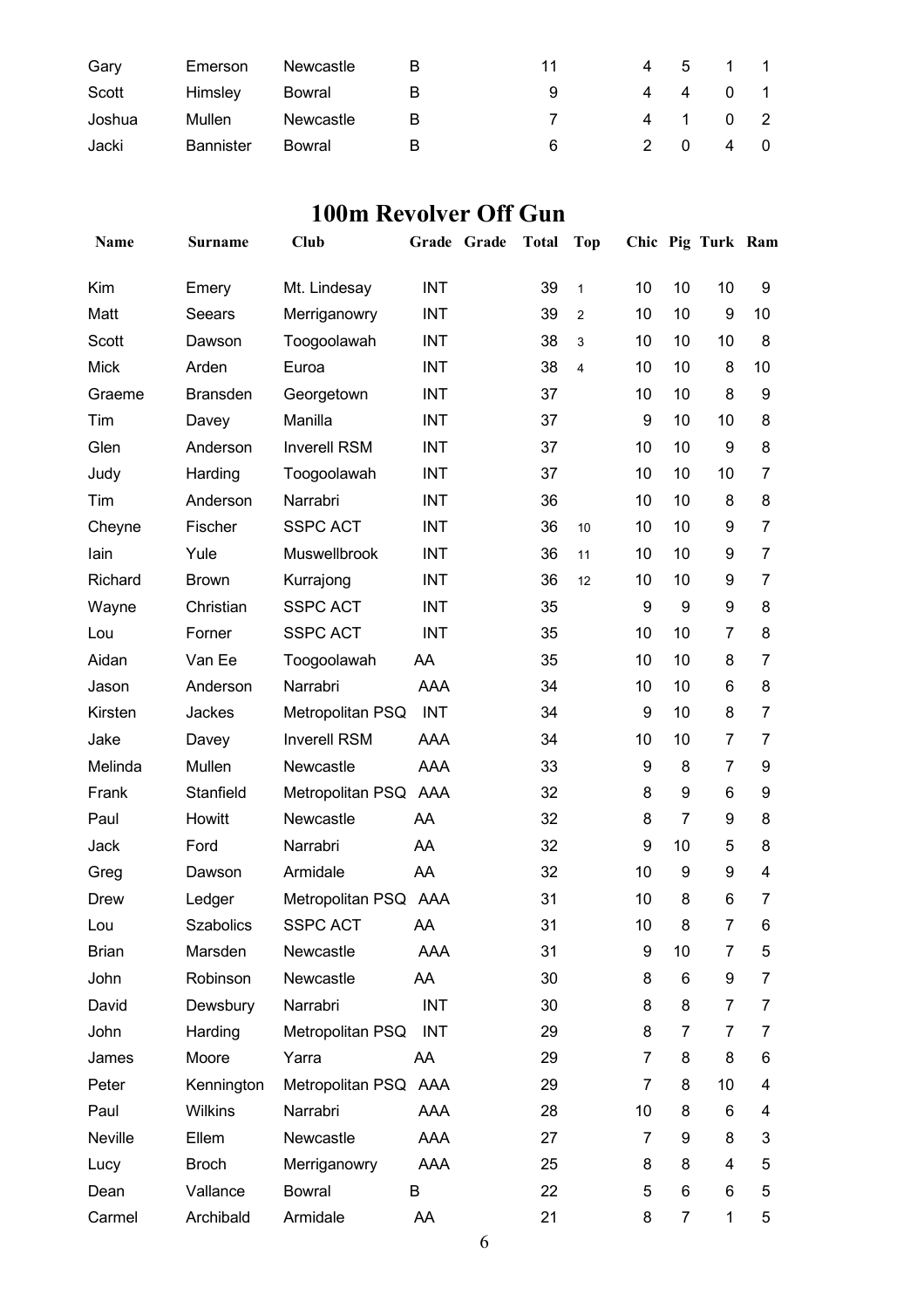| Derek  | Roberts | Newcastle  | AA | 20 | 6 | 5            |   | 8  |
|--------|---------|------------|----|----|---|--------------|---|----|
| Kerrie | Ellem   | Newcastle  | AA | 19 | 6 | 6            | 3 | 4  |
| Gary   | Emerson | Newcastle  | в  | 19 | 5 | 8            | 2 | 4  |
| Peter  | Carter  | Bowral     | в  | 17 |   | 4            | 1 | 5  |
| Peter  | Harris  | Bowral     | в  | 13 | 6 | 0            | 4 | 3  |
| Joshua | Mullen  | Newcastle  | в  | 13 | 6 | 4            | 1 | 2  |
| Scott  | Himsley | Bowral     | в  | 12 | 3 | 4            | 2 | 3  |
| Ray    | Andrews | Freemantle | в  | 2  |   | $\mathbf{0}$ | 0 | -1 |
|        |         |            |    |    |   |              |   |    |

# **100m Standing Off Gun**

| Name         | <b>Surname</b>  | Club                 |            | Grade Grade | <b>Total</b> | Top            |                |                | Chic Pig Turk Ram |                |
|--------------|-----------------|----------------------|------------|-------------|--------------|----------------|----------------|----------------|-------------------|----------------|
| Scott        | Dawson          | Toogoolawah          | <b>INT</b> |             | 30           | $\mathbf{1}$   | 10             | $\overline{7}$ | 6                 | 7              |
| Jake         | Davey           | <b>Inverell RSM</b>  | <b>INT</b> |             | 30           | $\overline{2}$ | 10             | 10             | 5                 | 5              |
| Tim          | Davey           | Manilla              | <b>INT</b> |             | 29           | 3              | 9              | 8              | 5                 | $\overline{7}$ |
| Matt         | Seears          | Merriganowry         | <b>INT</b> |             | 29           | 4              | 9              | 8              | 8                 | 4              |
| Melinda      | Mullen          | Newcastle            | <b>INT</b> |             | 29           | 5              | 7              | 9              | 4                 | 9              |
| <b>Mick</b>  | Arden           | Euroa                | <b>INT</b> |             | 28           |                | 9              | 8              | 5                 | 6              |
| Glen         | Anderson        | <b>Inverell RSM</b>  | INT        |             | 28           |                | 9              | 9              | 5                 | 5              |
| Tim          | Anderson        | Narrabri             | <b>INT</b> |             | 26           |                | 6              | 7              | 5                 | 8              |
| Graeme       | <b>Bransden</b> | Georgetown           | <b>INT</b> |             | 26           |                | 6              | 9              | 5                 | 6              |
| Judy         | Harding         | Toogoolawah          | <b>INT</b> |             | 26           |                | 10             | 5              | 5                 | 6              |
| John         | Harding         | Metropolitan PSQ     | <b>INT</b> |             | 24           |                | 8              | 5              | 5                 | 6              |
| Jason        | Anderson        | Narrabri             | AA         |             | 24           |                | 7              | 8              | 5                 | 4              |
| lain         | Yule            | Muswellbrook         | <b>INT</b> |             | 23           |                | $\overline{7}$ | 6              | 4                 | 6              |
| Kim          | Emery           | Mt. Lindesay         | INT        |             | 23           |                | 7              | 7              | 4                 | 5              |
| Peter        | Kennington      | Metropolitan PSQ AAA |            |             | 22           |                | 4              | 7              | 6                 | 5              |
| Richard      | <b>Brown</b>    | Kurrajong            | AA         |             | 22           |                | 6              | 7              | 5                 | 4              |
| <b>Brian</b> | Marsden         | Newcastle            | <b>AAA</b> |             | 21           |                | 7              | 5              | 5                 | 4              |
| Peter        | Harris          | <b>Bowral</b>        | A          |             | 20           |                | 6              | 4              | 4                 | 6              |
| Jack         | Ford            | Narrabri             | AA         |             | 20           |                | 4              | 7              | 3                 | 6              |
| Cheyne       | Fischer         | <b>SSPC ACT</b>      | AA         |             | 20           |                | $\overline{7}$ | 5              | 4                 | 4              |
| David        | Dewsbury        | Narrabri             | AAA        |             | 20           |                | 7              | 6              | 4                 | 3              |
| Aidan        | Van Ee          | Toogoolawah          | A          |             | 19           |                | 7              | 5              | 3                 | 4              |
| Greg         | Dawson          | Armidale             | AAA        |             | 18           |                | 3              | 6              | $\overline{2}$    | 7              |
| John         | Robinson        | Newcastle            | AAA        |             | 18           |                | 5              | $\overline{7}$ | 4                 | $\overline{2}$ |
| Wayne        | Christian       | <b>SSPC ACT</b>      | AAA        |             | 18           |                | 9              | 6.             | $\overline{2}$    | 1.             |
| Carmel       | Archibald       | Armidale             | AA         |             | 17           |                | 7              | 3              | 4                 | 3              |
| <b>Drew</b>  | Ledger          | Metropolitan PSQ AA  |            |             | 17           |                | 9              | 5              | 1                 | 2              |
| Neville      | Ellem           | Newcastle            | <b>AAA</b> |             | 16           |                | 3              | 5              | 5                 | 3              |
| Paul         | Wilkins         | Narrabri             | AA         |             | 15           |                | 5              | 4              | 1                 | 5              |
| Frank        | Stanfield       | Metropolitan PSQ AA  |            |             | 15           |                | 4              | 6              | $\overline{2}$    | 3              |
| Kirsten      | Jackes          | Metropolitan PSQ AAA |            |             | 14           |                | 5              | 4              | $\overline{2}$    | 3              |
| Paul         | Howitt          | Newcastle            | A          |             | 14           |                | 5              | $\overline{2}$ | 5                 | $\overline{2}$ |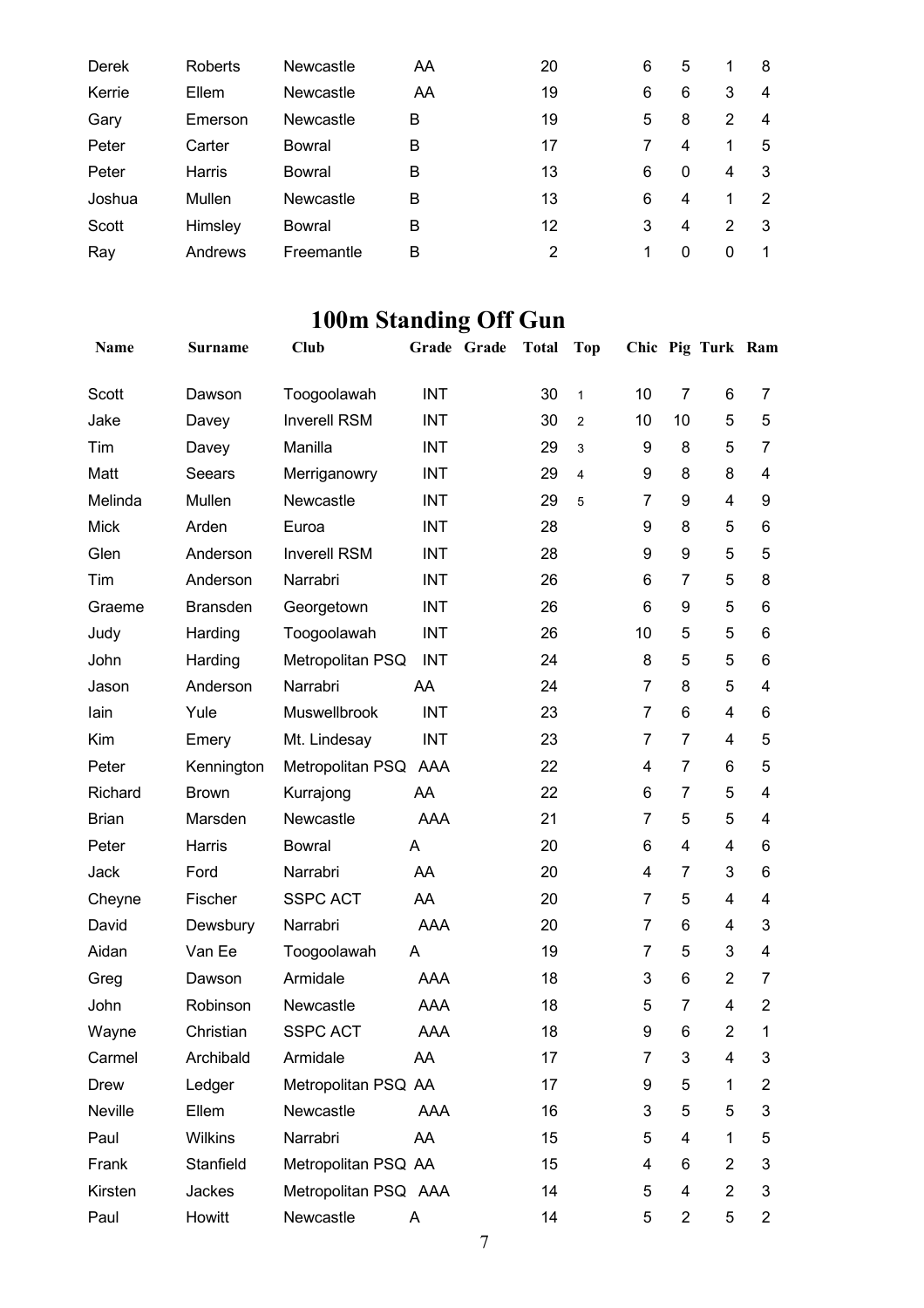| Lucy   | <b>Broch</b>     | Merriganowry    | <b>AAA</b> | 14 | 4              | 6              | 2              | 2              |
|--------|------------------|-----------------|------------|----|----------------|----------------|----------------|----------------|
| Lou    | Forner           | <b>SSPC ACT</b> | AAA        | 12 | 4              | 3              | $\overline{2}$ | 3              |
| James  | Moore            | Yarra           | AA         | 12 | 4              | 5              | 1              | $\overline{2}$ |
| Lou    | <b>Szabolics</b> | <b>SSPC ACT</b> | A          | 11 | 1              | 2              | 3              | 5              |
| Derek  | <b>Roberts</b>   | Newcastle       | A          | 11 | 5              | $\overline{2}$ | 1              | 3              |
| Darren | Parsons          | Newcastle       | B          | 11 | 8              | $\overline{2}$ | 1              | 0              |
| Ray    | Andrews          | Freemantle      | B          | 10 | 4              | 3              | 1              | $\overline{2}$ |
| Scott  | Himsley          | Bowral          | B          | 9  | $\overline{2}$ | 5              | 1              | 1              |
| Jacki  | <b>Bannister</b> | <b>Bowral</b>   | B          | 8  | 3              | 1              | 1              | 3              |
| Kerrie | Ellem            | Newcastle       | AA         | 8  | 4              | 1              | 1              | $\overline{2}$ |
| Joshua | Mullen           | Newcastle       | A          | 7  | 4              | 1              | 1              | 1              |
| Gary   | Emerson          | Newcastle       | B          | 4  | $\overline{2}$ | 0              | $\mathbf 0$    | $\overline{2}$ |
| Peter  | Carter           | Bowral          | A          | 4  | 1              | $\overline{2}$ | 1              | $\Omega$       |
| Dean   | Vallance         | Bowral          | B          | 4  | 3              | 0              | 1              | 0              |

# **100m Unlimited Off Gun**

| Name         | <b>Surname</b>  | <b>Club</b>         | Grade      | <b>Grade TotalTop Gun Chick</b> |                |                | Pig            | Turk Ram       |                           |
|--------------|-----------------|---------------------|------------|---------------------------------|----------------|----------------|----------------|----------------|---------------------------|
| Cheyne       | Fischer         | <b>SSPC ACT</b>     | <b>AAA</b> | 37                              |                | 10             | 10             | 10             | $\overline{7}$            |
| lain         | Yule            | Muswellbrook        | <b>AAA</b> | 36                              | $\overline{2}$ | 10             | 9              | 8              | $\boldsymbol{9}$          |
| Scott        | Dawson          | Toogoolawah         | <b>INT</b> | 36                              | 3              | 10             | 9              | 8              | 9                         |
| Wayne        | Christian       | <b>SSPC ACT</b>     | AAA        | 35                              |                | 9              | 9              | 8              | 9                         |
| Glen         | Anderson        | <b>Inverell RSM</b> | <b>INT</b> | 35                              |                | 10             | 10             | 6              | 9                         |
| Matt         | Seears          | Merriganowry        | <b>INT</b> | 35                              | 6              | 10             | 10             | $\overline{7}$ | 8                         |
| Kirsten      | Jackes          | Metropolitan        | <b>INT</b> | 35                              | $\overline{7}$ | 10             | 10             | $\overline{7}$ | 8                         |
| Graeme       | <b>Bransden</b> | Georgetown          | AAA        | 35                              | 8              | 10             | 10             | $\overline{7}$ | 8                         |
| Tim          | Davey           | Manilla             | AAA        | 34                              | 9              | 10             | 9              | 8              | $\overline{7}$            |
| Jake         | Davey           | <b>Inverell RSM</b> | AAA        | 34                              | 10             | 10             | 9              | 8              | $\overline{7}$            |
| Richard      | <b>Brown</b>    | Kurrajong           | <b>AAA</b> | 32                              |                | 8              | 9              | 9              | 6                         |
| Jack         | Ford            | Narrabri            | AA         | 32                              |                | 10             | 8              | 8              | $6\phantom{1}$            |
| Kim          | Emery           | Mt. Lindesay        | <b>INT</b> | 32                              |                | 10             | 10             | $\overline{7}$ | 5                         |
| John         | Harding         | Metropolitan        | <b>AAA</b> | 31                              |                | 9              | 10             | 6              | 6                         |
| Jason        | Anderson        | Narrabri            | AA         | 30                              |                | 8              | 9              | 5              | 8                         |
| David        | Dewsbury        | Narrabri            | <b>AAA</b> | 30                              |                | 9              | 10             | 6              | 5                         |
| Tim          | Anderson        | Narrabri            | AAA        | 30                              |                | 10             | 10             | $\overline{7}$ | 3                         |
| Lou          | Forner          | <b>SSPC ACT</b>     | AA         | 28                              |                | $\overline{7}$ | 9              | $\overline{4}$ | 8                         |
| Melinda      | Mullen          | Newcastle           | AA         | 28                              |                | 9              | 8              | 5              | 6                         |
| <b>Drew</b>  | Ledger          | Metropolitan        | <b>AAA</b> | 27                              |                | 9              | $\overline{7}$ | 3              | 8                         |
| James        | Moore           | Yarra               | AA         | 27                              |                | 8              | 9              | $\overline{2}$ | 8                         |
| Peter        | Kennington      | Metropolitan        | AA         | 27                              |                | 8              | 9              | 3              | $\overline{7}$            |
| Darren       | Parsons         | Newcastle           | A          | 26                              |                | 8              | 8              | 5              | 5                         |
| Judy         | Harding         | Toogoolawah         | <b>AAA</b> | 26                              |                | 10             | 8              | 5              | $\ensuremath{\mathsf{3}}$ |
| Lucy         | <b>Broch</b>    | Merriganowry        | AA         | 25                              |                | 10             | $\overline{7}$ | 5              | 3                         |
| <b>Brian</b> | Marsden         | Newcastle           | AA         | 24                              |                | 8              | 8              | $\overline{2}$ | $6\phantom{1}6$           |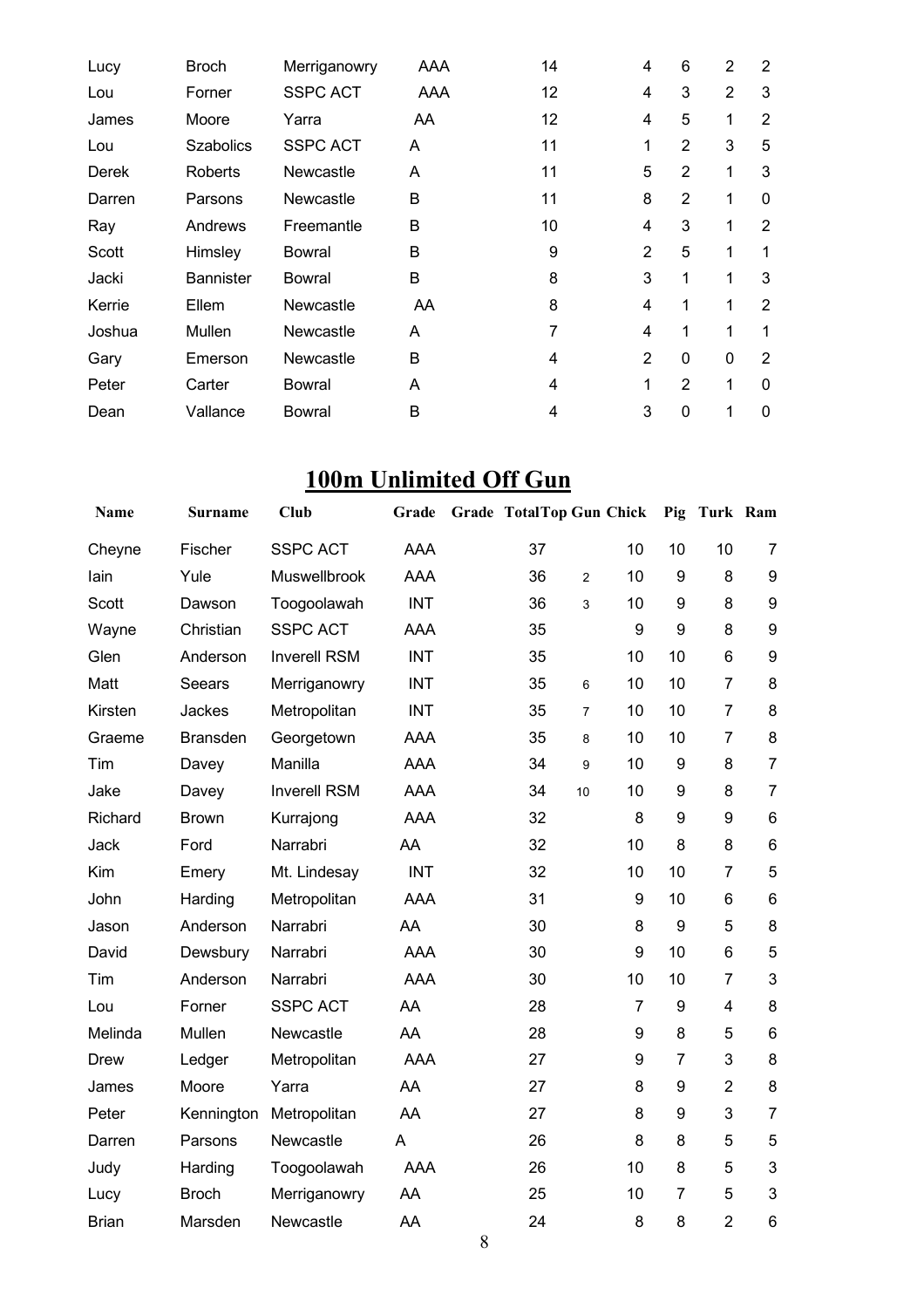| <b>Mick</b> | Arden            | Euroa           | <b>AAA</b> | 24             | 7              | 10             | 4              | 3                        |
|-------------|------------------|-----------------|------------|----------------|----------------|----------------|----------------|--------------------------|
| Greg        | Dawson           | Armidale        | AA         | 22             | 8              | 5              | 5              | 4                        |
| Frank       | Stanfield        | Metropolitan    | AA         | 20             | 6              | 5              | 3              | 6                        |
| Paul        | <b>Wilkins</b>   | Narrabri        | AA         | 20             | 7              | 8              | $\overline{2}$ | 3                        |
| Kerrie      | Ellem            | Newcastle       | AA         | 19             | 5              | 6              | 4              | $\overline{\mathcal{A}}$ |
| Paul        | Howitt           | Newcastle       | AA         | 18             | 8              | 7              | 1              | $\overline{2}$           |
| Dean        | Vallance         | Bowral          | B          | 17             | 8              | 3              | 1              | 5                        |
| Neville     | Ellem            | Newcastle       | AA         | 14             | 4              | 5              | $\overline{2}$ | 3                        |
| Carmel      | Archibald        | Armidale        | A          | 14             | $\overline{2}$ | 8              | $\overline{2}$ | $\overline{2}$           |
| John        | Robinson         | Newcastle       | AA         | 13             | 5              | 4              | 3              | 1                        |
| Gary        | Emerson          | Newcastle       | B          | 10             | 4              | 4              | $\mathbf 0$    | $\overline{2}$           |
| Aidan       | Van Ee           | Toogoolawah     | AA         | 10             | 6              | $\overline{2}$ | 1              | 1                        |
| Lou         | <b>Szabolics</b> | <b>SSPC ACT</b> | A          | 9              | $\overline{2}$ | 5              | 1              | 1                        |
| Scott       | Himsley          | <b>Bowral</b>   | B          | 7              | 1              | 3              | 1              | $\overline{2}$           |
| Derek       | Roberts          | Newcastle       | Α          | 6              | 1              | 4              | 1              | $\mathbf 0$              |
| Joshua      | Mullen           | Newcastle       | B          | $\overline{2}$ | 0              | 1              | $\Omega$       | 1                        |

## **Field Pistol Production Off Gun**

| Name         | <b>Surname</b>  | Club                 |            | Grade Grade | <b>Total</b> | <b>Top</b> |                |                | Chic Pig Turk Ram |                |
|--------------|-----------------|----------------------|------------|-------------|--------------|------------|----------------|----------------|-------------------|----------------|
| Scott        | Dawson          | Toogoolawah          | <b>INT</b> |             | 35           |            | 9              | 10             | 8                 | 8              |
| Matt         | Seears          | Merriganowry         | <b>INT</b> |             | 34           |            | 10             | 10             | $\overline{7}$    | 7              |
| lain         | Yule            | Muswellbrook         | <b>INT</b> |             | 33           |            | 10             | 8              | 7                 | 8              |
| Tim          | Davey           | Manilla              | <b>INT</b> |             | 32           |            | 9              | 9              | 8                 | 6              |
| Jake         | Davey           | <b>Inverell RSM</b>  | <b>AAA</b> |             | 31           |            | 10             | 8              | $\overline{7}$    | 6              |
| Peter        | Kennington      | Metropolitan PSQ     | AAA        |             | 30           |            | $\overline{7}$ | 9              | 9                 | 5              |
| Graeme       | <b>Bransden</b> | Georgetown           | <b>INT</b> |             | 28           |            | $\overline{7}$ | 8              | $\overline{7}$    | 6              |
| Glen         | Anderson        | <b>Inverell RSM</b>  | <b>INT</b> |             | 27           |            | 10             | 6              | 5                 | 6              |
| David        | Dewsbury        | Narrabri             | <b>INT</b> |             | 27           |            | 9              | 9              | 5                 | 4              |
| Jason        | Anderson        | Narrabri             | AA         |             | 26           | 10         | 8              | $\overline{7}$ | 4                 | 7              |
| <b>Mick</b>  | Arden           | Euroa                | <b>INT</b> |             | 26           | 11         | 8              | $\overline{7}$ | 4                 | $\overline{7}$ |
| Judy         | Harding         | Toogoolawah          | <b>INT</b> |             | 26           | 12         | 10             | 9              | 1                 | 6              |
| Jack         | Ford            | Narrabri             | AA         |             | 25           |            | 6              | 5              | 5                 | 9              |
| Greg         | Dawson          | Armidale             | <b>AAA</b> |             | 25           |            | 8              | $\overline{7}$ | 4                 | 6              |
| <b>Brian</b> | Marsden         | Newcastle            | <b>AAA</b> |             | 25           |            | 8              | $\overline{7}$ | 6                 | $\overline{4}$ |
| Cheyne       | Fischer         | <b>SSPC ACT</b>      | <b>AAA</b> |             | 23           |            | 8              | 6              | 3                 | 6              |
| Kim          | Emery           | Mt. Lindesay         | <b>INT</b> |             | 22           |            | 9              | 6              | $\overline{2}$    | 5              |
| Tim          | Anderson        | Narrabri             | <b>INT</b> |             | 22           |            | 6              | 10             | 3                 | 3              |
| Wayne        | Christian       | <b>SSPC ACT</b>      | AAA        |             | 22           |            | 8              | $\overline{7}$ | 5                 | $\overline{2}$ |
| John         | Harding         | Metropolitan PSQ     | <b>INT</b> |             | 21           |            | 8              | 5              | 6                 | $\overline{2}$ |
| Kirsten      | Jackes          | Metropolitan PSQ AAA |            |             | 20           |            | 7              | $\overline{7}$ | $\overline{2}$    | 4              |
| Kerrie       | Ellem           | Newcastle            | AA         |             | 19           |            | 7              | 5              | 4                 | 3              |
| James        | Moore           | Yarra                | AAA        |             | 18           |            | 6              | 5              | $\overline{2}$    | 5              |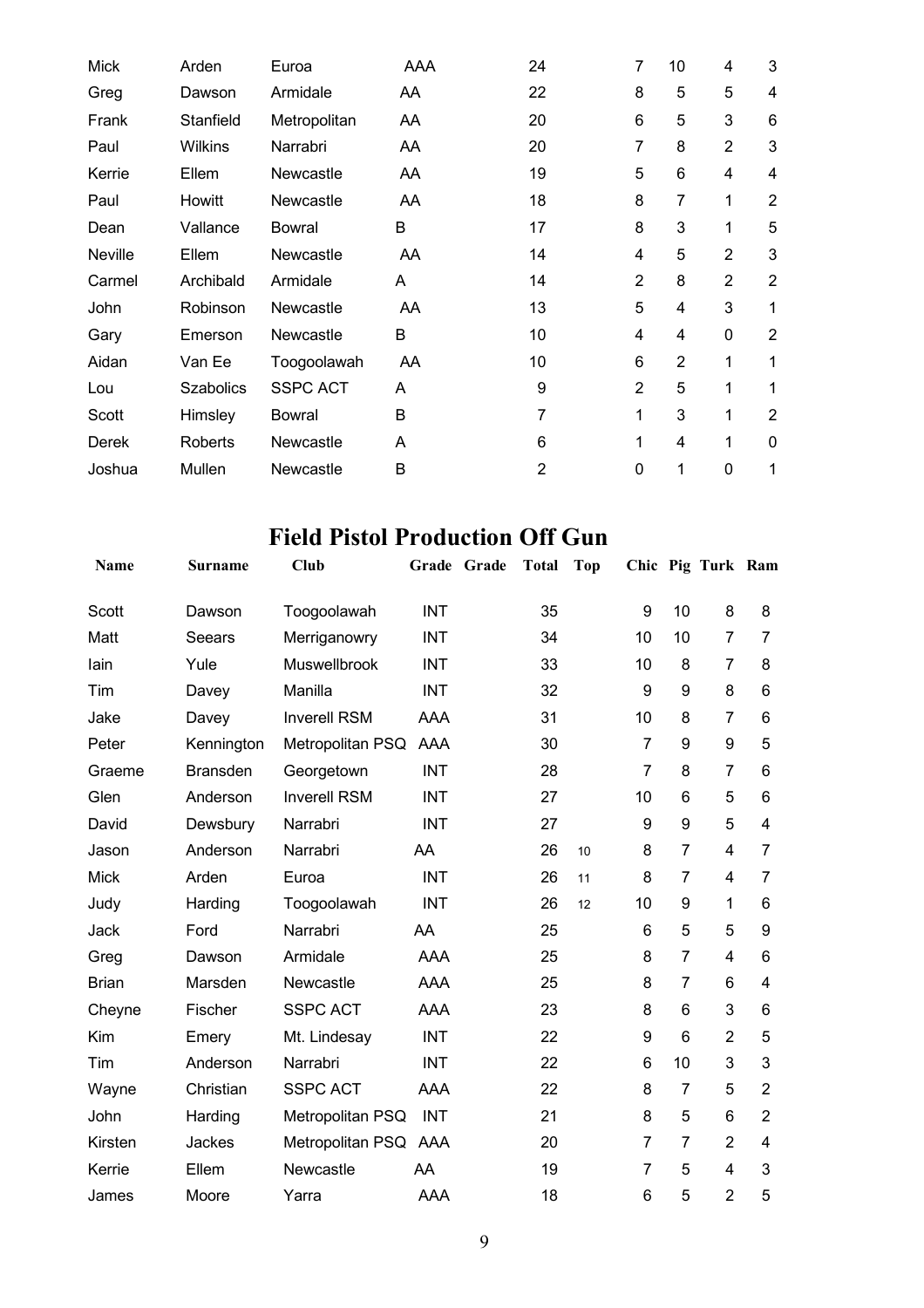| Frank       | Stanfield        | Metropolitan PSQ AAA |     | 18 | 6            | 4              | 4              | 4              |
|-------------|------------------|----------------------|-----|----|--------------|----------------|----------------|----------------|
| Carmel      | Archibald        | Armidale             | AA  | 18 | 9            | 6              | 1              | $\overline{2}$ |
| Lou         | <b>Szabolics</b> | <b>SSPC ACT</b>      | A   | 17 | 4            | 5              | 4              | 4              |
| Neville     | Ellem            | Newcastle            | AAA | 17 | 7            | 2              | 4              | 4              |
| Paul        | Wilkins          | Narrabri             | AA  | 17 | 5            | 6              | 3              | 3              |
| Lou         | Forner           | <b>SSPC ACT</b>      | AAA | 17 | 7            | 5              | $\overline{2}$ | 3              |
| Paul        | Howitt           | Newcastle            | AAA | 17 | 8            | 5              | $\overline{2}$ | $\overline{2}$ |
| Melinda     | Mullen           | Newcastle            | AAA | 15 | 4            | 4              | 4              | 3              |
| Aidan       | Van Ee           | Toogoolawah          | A   | 14 | 4            | 5              | $\overline{2}$ | 3              |
| Peter       | Harris           | Bowral               | A   | 14 | 6            | 4              | 1              | 3              |
| Richard     | <b>Brown</b>     | Kurrajong            | AA  | 14 | 6            | 4              | $\overline{2}$ | $\overline{2}$ |
| <b>Drew</b> | Ledger           | Metropolitan PSQ AA  |     | 11 | 3            | $\overline{2}$ | $\overline{2}$ | 4              |
| John        | Robinson         | Newcastle            | INT | 10 | 4            | $\overline{4}$ | 1              | 1              |
| Derek       | Roberts          | Newcastle            | A   | 9  | 4            | $\overline{4}$ | 1              | $\mathbf 0$    |
| Ray         | Andrews          | Freemantle           | B   | 8  | 3            | 3              | 1              | 1              |
| Dean        | Vallance         | Bowral               | B   | 5  | $\mathbf{1}$ | 1              | 1              | $\overline{2}$ |
| Joshua      | Mullen           | Newcastle            | B   | 3  | 1            | 2              | 0              | 0              |
| Gary        | Emerson          | Newcastle            | A   | 3  | 2            | 1              | 0              | 0              |
| Peter       | Carter           | Bowral               | B   | 1  | 1            | $\mathbf{0}$   | 0              | 0              |

# **Field Pistol Any Sight Off Gun**

| Name         | Surname         | Club                 |            | Grade Grade | <b>Total</b> | Top            |                |                | Chic Pig Turk Ram |   |
|--------------|-----------------|----------------------|------------|-------------|--------------|----------------|----------------|----------------|-------------------|---|
| Glen         | Anderson        | <b>Inverell RSM</b>  | <b>INT</b> |             | 35           | $\mathbf{1}$   | 10             | 9              | 9                 | 7 |
| <b>Mick</b>  | Arden           | Euroa                | AAA        |             | 35           | $\overline{2}$ | 8              | 10             | 9                 | 8 |
| Tim          | Davey           | Manilla              | <b>INT</b> |             | 32           |                | 10             | 9              | 6                 | 7 |
| Peter        | Kennington      | Metropolitan PSQ     | AAA        |             | 30           |                | 9              | 9              | 4                 | 8 |
| Jake         | Davey           | <b>Inverell RSM</b>  | AAA        |             | 30           |                | 9              | 10             | 4                 | 7 |
| Scott        | Dawson          | Toogoolawah          | AAA        |             | 30           |                | 10             | 8              | 6                 | 6 |
| Greg         | Dawson          | Armidale             | <b>AAA</b> |             | 29           |                | 8              | 10             | $6\phantom{1}6$   | 5 |
| Matt         | <b>Seears</b>   | Merriganowry         | <b>INT</b> |             | 29           |                | 10             | 9              | 5                 | 5 |
| Melinda      | Mullen          | Newcastle            | AAA        |             | 29           |                | 9              | 8              | 9                 | 3 |
| Tim          | Anderson        | Narrabri             | AAA        |             | 28           |                | 9              | 9              | $\overline{2}$    | 8 |
| lain         | Yule            | Muswellbrook         | <b>INT</b> |             | 28           |                | $\overline{7}$ | 9              | $6\phantom{1}$    | 6 |
| Wayne        | Christian       | <b>SSPC ACT</b>      | <b>AAA</b> |             | 28           |                | 8              | 9              | 5                 | 6 |
| David        | Dewsbury        | Narrabri             | <b>AAA</b> |             | 28           |                | 9              | 9              | $\overline{4}$    | 6 |
| Jason        | Anderson        | Narrabri             | AA         |             | 27           |                | 8              | 8              | $6\phantom{1}$    | 5 |
| John         | Harding         | Metropolitan PSQ AAA |            |             | 26           |                | 10             | 8              | 3                 | 5 |
| Graeme       | <b>Bransden</b> | Georgetown           | <b>INT</b> |             | 25           |                | 9              | 7              | $\overline{4}$    | 5 |
| <b>Brian</b> | Marsden         | Newcastle            | AAA        |             | 25           |                | 8              | 8              | 5                 | 4 |
| Kim          | Emery           | Mt. Lindesay         | <b>INT</b> |             | 25           |                | 9              | 8              | $\overline{4}$    | 4 |
| Frank        | Stanfield       | Metropolitan PSQ AA  |            |             | 24           |                | 6              | 7              | 5                 | 6 |
| Kerrie       | Ellem           | Newcastle            | A          |             | 24           |                | $\overline{7}$ | $6\phantom{1}$ | $6\phantom{1}$    | 5 |
| Judy         | Harding         | Toogoolawah          | <b>AAA</b> |             | 24           |                | 8              | $\overline{7}$ | 4                 | 5 |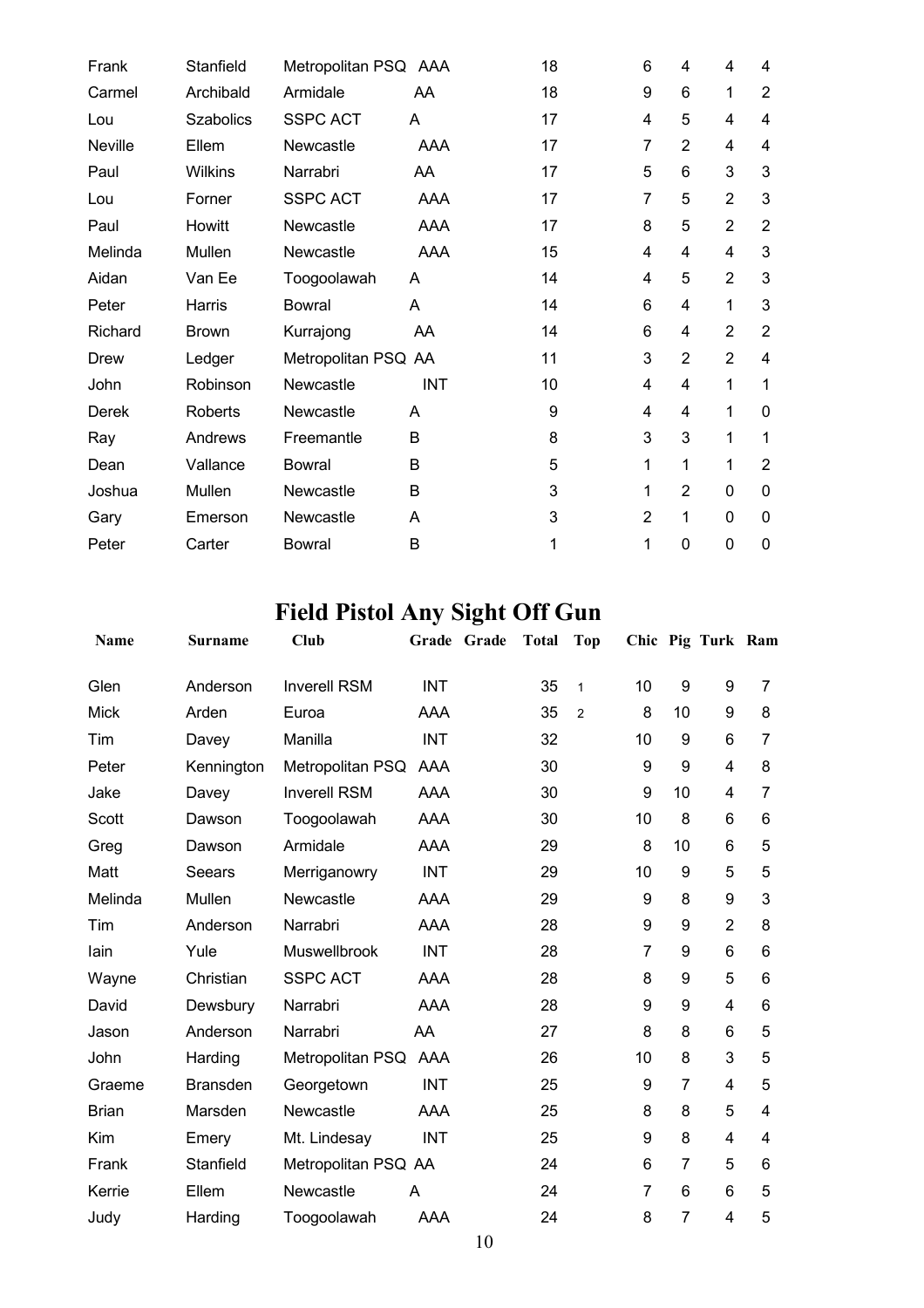| Paul           | <b>Wilkins</b> | Narrabri            | AA  | 24             | 8           | 6              | 6              | 4              |
|----------------|----------------|---------------------|-----|----------------|-------------|----------------|----------------|----------------|
| James          | Moore          | Yarra               | AA  | 23             | 8           | 6              | 4              | 5              |
| Cheyne         | Fischer        | <b>SSPC ACT</b>     | A   | 23             | 7           | 8              | 5              | 3              |
| Kirsten        | Jackes         | Metropolitan PSQ AA |     | 22             | 8           | 5              | 5              | 4              |
| Paul           | Howitt         | Newcastle           | A   | 20             | 7           | 7              | $\overline{2}$ | 4              |
| Jack           | Ford           | Narrabri            | A   | 20             | 7           | 6              | 4              | 3              |
| Peter          | Harris         | Bowral              | A   | 20             | 8           | 5              | 5              | $\overline{2}$ |
| Lou            | Forner         | <b>SSPC ACT</b>     | AAA | 20             | 8           | 7              | 4              | 1              |
| John           | Robinson       | Newcastle           | AA  | 19             | 8           | 3              | 5              | 3              |
| Drew           | Ledger         | Metropolitan PSQ AA |     | 18             | 6           | 5              | 5              | $\overline{2}$ |
| Aidan          | Van Ee         | Toogoolawah         | A   | 17             | 7           | 4              | 3              | 3              |
| Carmel         | Archibald      | Armidale            | AA  | 17             | 7           | 6              | $\overline{2}$ | $\overline{2}$ |
| <b>Neville</b> | Ellem          | Newcastle           | AA  | 16             | 5           | 4              | 4              | 3              |
| Richard        | <b>Brown</b>   | Kurrajong           | AA  | 15             | 5           | 5              | $\overline{2}$ | 3              |
| Lou            | Szabolics      | <b>SSPC ACT</b>     | A   | 11             | 4           | 5              | 1              | 1              |
| Gary           | Emerson        | Newcastle           | B   | 8              | 4           | $\overline{2}$ | 1              | 1              |
| Derek          | Roberts        | Newcastle           | B   | 8              | 3           | 4              | 1              | 0              |
| Joshua         | Mullen         | Newcastle           | B   | $\overline{7}$ | 3           | $\overline{2}$ | 0              | $\overline{2}$ |
| Dean           | Vallance       | <b>Bowral</b>       | B   | $\overline{2}$ | $\mathbf 0$ | 1              | 1              | 0              |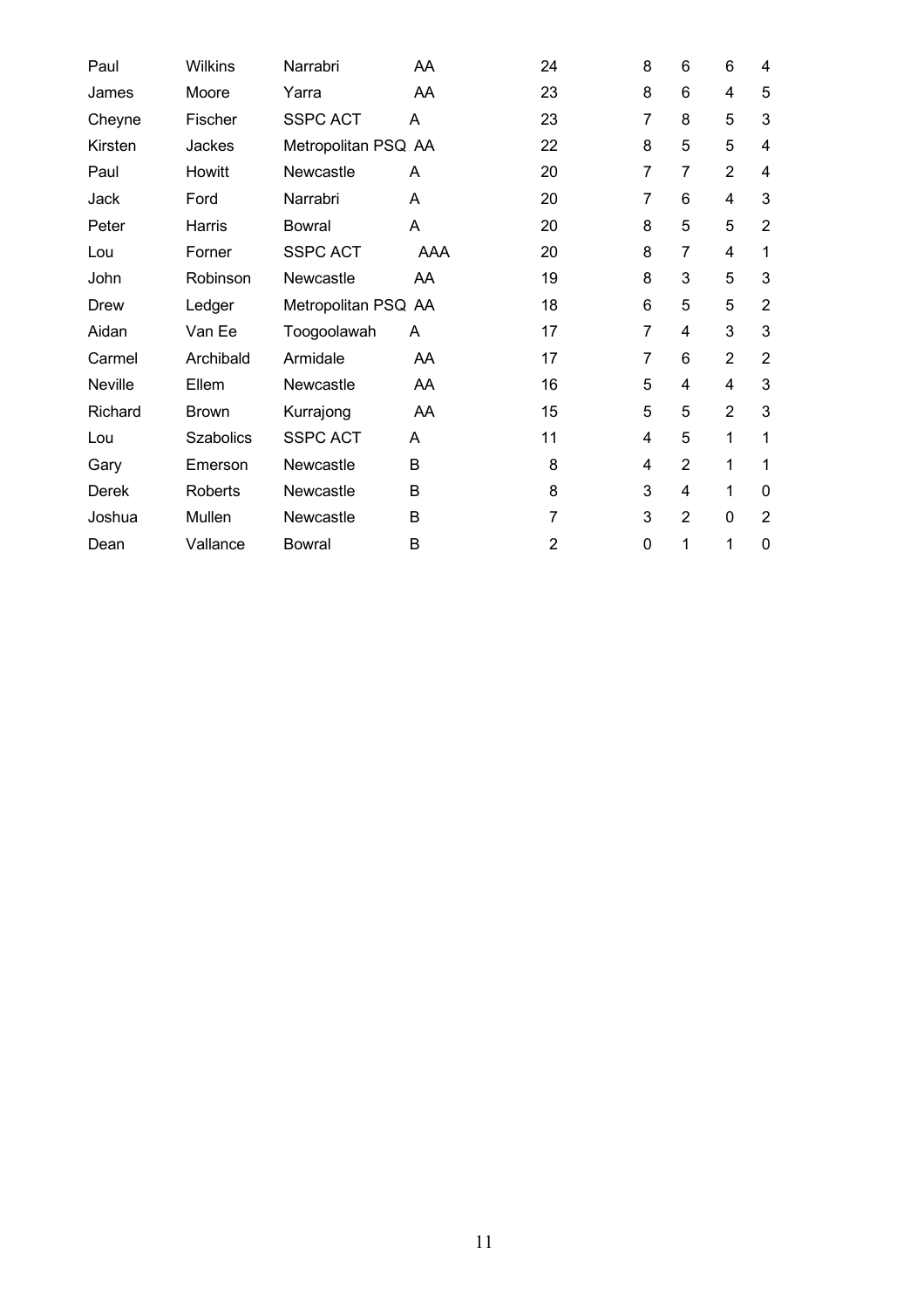|                                          |            | <b>Name</b> | <b>Surname</b>    | <b>Total</b> | Chic             |                  | Pig Turk Ram     |                        |
|------------------------------------------|------------|-------------|-------------------|--------------|------------------|------------------|------------------|------------------------|
| Team                                     | <b>NSW</b> |             |                   |              |                  |                  |                  |                        |
| Score<br>TieBreak                        |            | 77          |                   |              |                  |                  |                  |                        |
| Production100m                           |            |             |                   |              |                  |                  |                  |                        |
|                                          |            | Tim<br>Glen | Davey<br>Anderson | 39<br>38     | 10<br>10         | $10$<br>10       | 9<br>9           | 10<br>$\boldsymbol{9}$ |
| Team                                     | <b>NSW</b> |             |                   |              |                  |                  |                  |                        |
| Score<br><b>TieBreak</b>                 |            | 74          |                   |              |                  |                  |                  |                        |
| Revolver100m                             |            | Tim         | Davey             | 37           | 9                | 10               | 10               | 8                      |
|                                          |            | Glen        | Anderson          | 37           | 10               | 10               | $\boldsymbol{9}$ | 8                      |
| Team                                     | <b>NSW</b> |             |                   |              |                  |                  |                  |                        |
| Score<br>TieBreak<br>Standing100m        |            | 57          |                   |              |                  |                  |                  |                        |
|                                          |            | Tim         | Davey             | 29           | 9                | 8                | 5                | $\overline{7}$         |
|                                          |            | Glen        | Anderson          | 28           | $\boldsymbol{9}$ | 9                | 5                | $\sqrt{5}$             |
| Team                                     | <b>NSW</b> |             |                   |              |                  |                  |                  |                        |
| Score<br><b>TieBreak</b>                 |            | 69          |                   |              |                  |                  |                  |                        |
| Unlimited100m                            |            | Glen        | Anderson          | 35           | 10               | 10               | 6                | 9                      |
|                                          |            | Tim         | Davey             | 34           | 10               | $\boldsymbol{9}$ | 8                | $\overline{7}$         |
| Team                                     | QLD        |             |                   |              |                  |                  |                  |                        |
| Score<br><b>TieBreak</b>                 |            | 76          |                   |              |                  |                  |                  |                        |
| Production100m                           |            | Scott       | Dawson            | 40           | 10               | 10               | 10               | 10                     |
|                                          |            | Kirsten     | Jackes            | 36           | 10               | $10$             | 10               | $\,6\,$                |
| Team                                     | QLD        |             |                   |              |                  |                  |                  |                        |
| Score<br><b>TieBreak</b><br>Revolver100m |            | 72          |                   |              |                  |                  |                  |                        |
|                                          |            | Scott       | Dawson            | 38           | 10               | $10$             | $10$             | 8                      |
|                                          |            | Kirsten     | Jackes            | 34           | $\boldsymbol{9}$ | $10$             | 8                | $\overline{7}$         |

# **100m Aggregate Open Teams**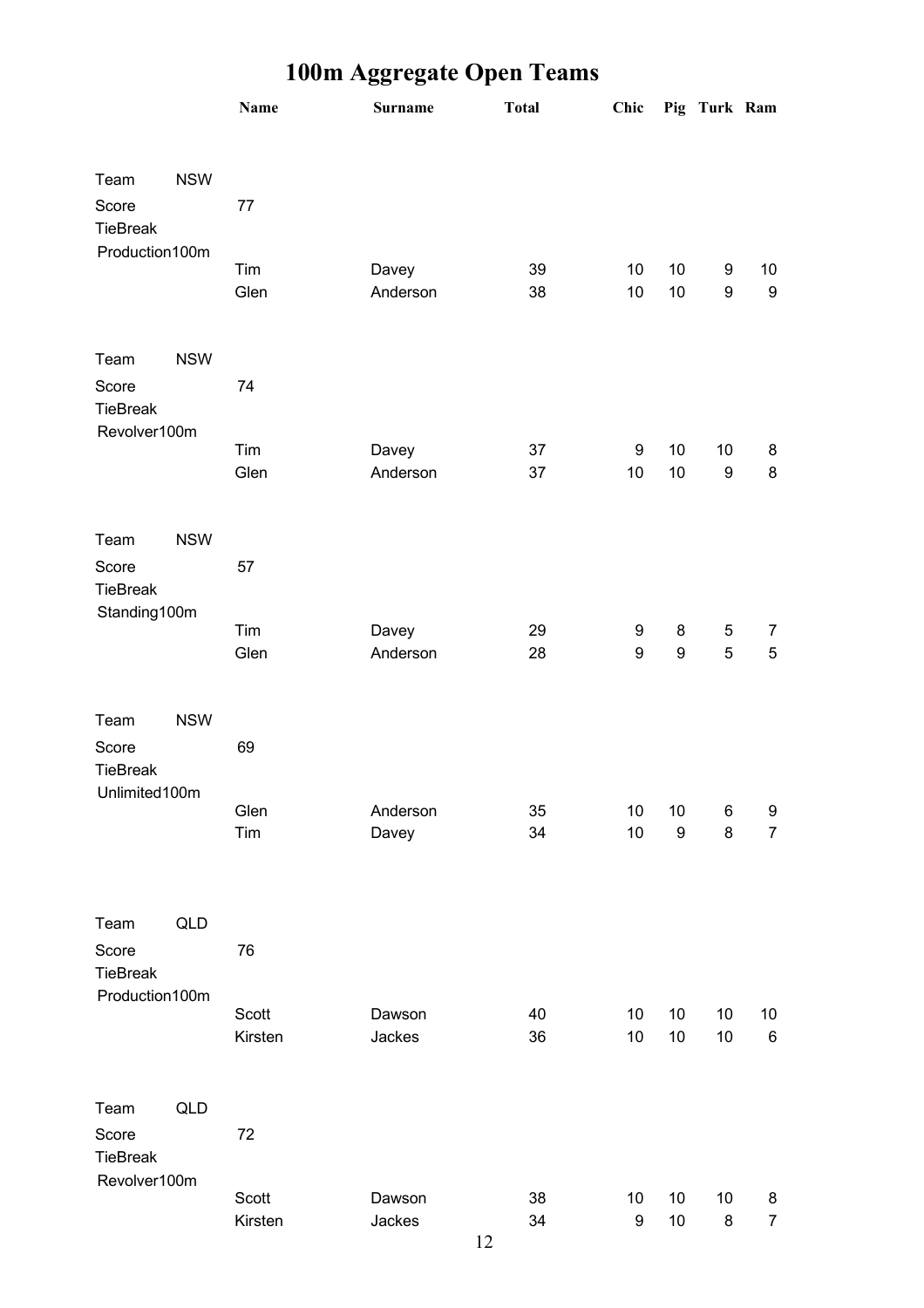| Team                                              | QLD        |                  |                      |          |                        |                        |                       |                                    |
|---------------------------------------------------|------------|------------------|----------------------|----------|------------------------|------------------------|-----------------------|------------------------------------|
| Score<br><b>TieBreak</b>                          |            | 44               |                      |          |                        |                        |                       |                                    |
| Standing100m                                      |            | Scott<br>Kirsten | Dawson<br>Jackes     | 30<br>14 | 10<br>5                | $\overline{7}$<br>4    | 6<br>$\overline{2}$   | $\overline{7}$<br>$\mathfrak{S}$   |
| Team<br>Score<br><b>TieBreak</b>                  | <b>QLD</b> | 71               |                      |          |                        |                        |                       |                                    |
| Unlimited100m                                     |            | Scott<br>Kirsten | Dawson<br>Jackes     | 36<br>35 | 10<br>10               | 9<br>10                | 8<br>$\overline{7}$   | 9<br>$\bf 8$                       |
| Team<br>Score<br><b>TieBreak</b>                  | <b>ACT</b> | 76               |                      |          |                        |                        |                       |                                    |
| Production100m                                    |            | Cheyne<br>Wayne  | Fischer<br>Christian | 39<br>37 | 10<br>10               | 10<br>$\boldsymbol{9}$ | 10<br>10              | 9<br>$\bf 8$                       |
| Team<br>Score<br><b>TieBreak</b>                  | <b>ACT</b> | 71               |                      |          |                        |                        |                       |                                    |
| Revolver100m                                      |            | Cheyne<br>Wayne  | Fischer<br>Christian | 36<br>35 | 10<br>9                | 10<br>$\boldsymbol{9}$ | 9<br>$\boldsymbol{9}$ | $\overline{7}$<br>8                |
| Team<br>Score<br><b>TieBreak</b>                  | <b>ACT</b> | 38               |                      |          |                        |                        |                       |                                    |
| Standing100m                                      |            | Cheyne<br>Wayne  | Fischer<br>Christian | 20<br>18 | $\overline{7}$<br>9    | 5<br>6                 | 4<br>$\overline{2}$   | 4<br>$\mathbf{1}$                  |
| Team<br>Score<br><b>TieBreak</b><br>Unlimited100m | <b>ACT</b> | 72               |                      |          |                        |                        |                       |                                    |
|                                                   |            | Cheyne<br>Wayne  | Fischer<br>Christian | 37<br>35 | 10<br>$\boldsymbol{9}$ | 10<br>$\boldsymbol{9}$ | 10<br>$\bf 8$         | $\overline{7}$<br>$\boldsymbol{9}$ |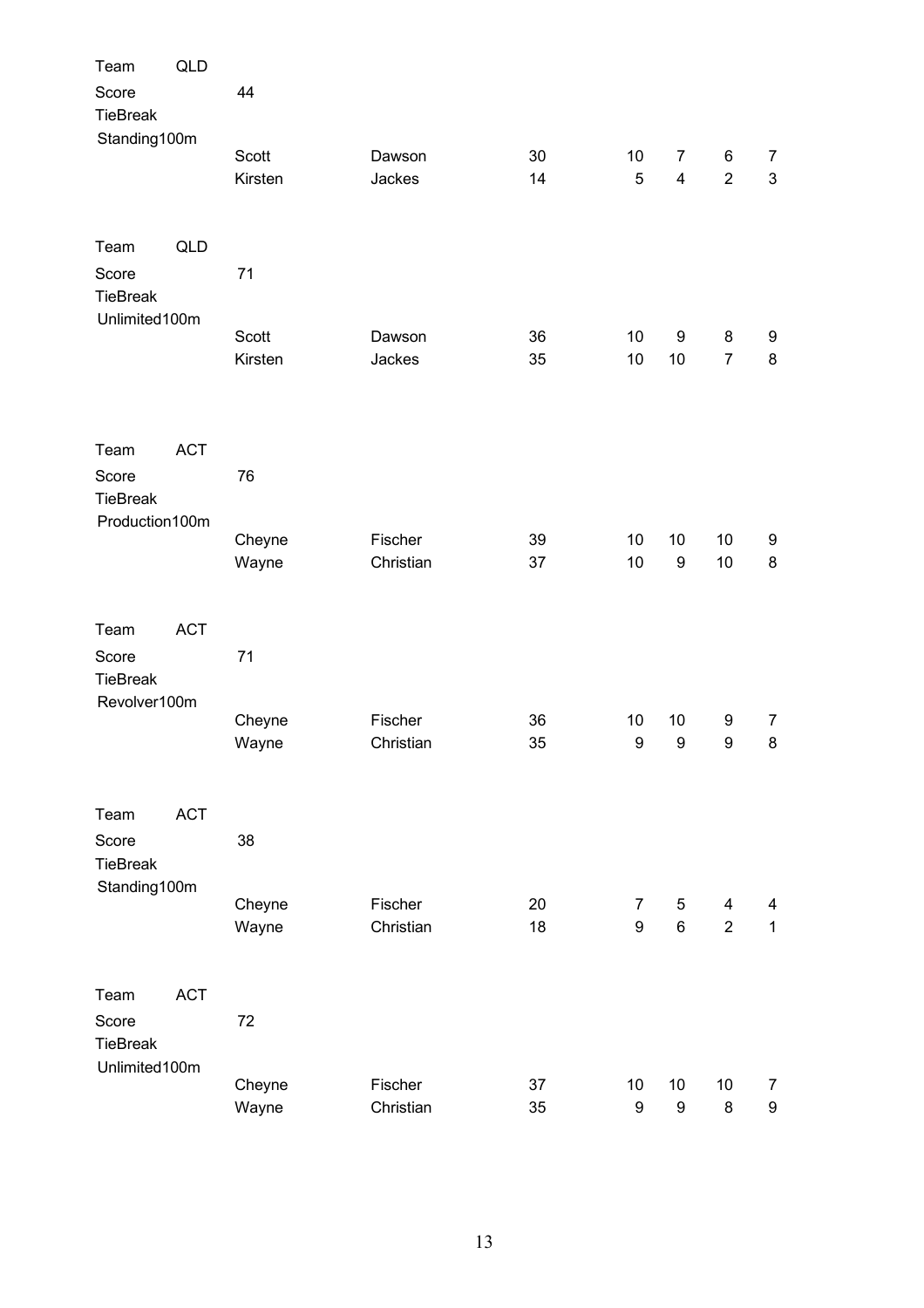| Team                     | <b>VIC</b> |             |       |    |                         |                  |                         |                |
|--------------------------|------------|-------------|-------|----|-------------------------|------------------|-------------------------|----------------|
| Score<br><b>TieBreak</b> |            | 68          |       |    |                         |                  |                         |                |
| Production100m           |            |             |       |    |                         |                  |                         |                |
|                          |            | <b>Mick</b> | Arden | 38 | 10                      | 10               | $\boldsymbol{9}$        | 9              |
|                          |            | James       | Moore | 30 | 8                       | $\boldsymbol{9}$ | $\overline{7}$          | $\,6\,$        |
| Team                     | <b>VIC</b> |             |       |    |                         |                  |                         |                |
| Score<br><b>TieBreak</b> |            | 67          |       |    |                         |                  |                         |                |
| Revolver100m             |            | <b>Mick</b> | Arden | 38 | 10                      | 10               | 8                       | 10             |
|                          |            | James       | Moore | 29 | $\overline{7}$          | $\bf 8$          | 8                       | $\,6\,$        |
| Team                     | <b>VIC</b> |             |       |    |                         |                  |                         |                |
| Score<br><b>TieBreak</b> |            | 40          |       |    |                         |                  |                         |                |
| Standing100m             |            |             |       |    |                         |                  |                         |                |
|                          |            | <b>Mick</b> | Arden | 28 | 9                       | 8                | 5                       | 6              |
|                          |            | James       | Moore | 12 | $\overline{\mathbf{4}}$ | $\sqrt{5}$       | $\mathbf{1}$            | $\overline{2}$ |
| Team                     | <b>VIC</b> |             |       |    |                         |                  |                         |                |
| Score<br><b>TieBreak</b> |            | 51          |       |    |                         |                  |                         |                |
| Unlimited100m            |            |             |       |    |                         |                  |                         |                |
|                          |            | James       | Moore | 27 | 8                       | 9                | $\overline{2}$          | 8              |
|                          |            | <b>Mick</b> | Arden | 24 | $\overline{7}$          | 10               | $\overline{\mathbf{4}}$ | 3              |

# **100m Aggregate Women's Teams**

|                 |     | Name    | <b>Surname</b> | <b>Total</b> | Chic |    | Pig Turk Ram |                |
|-----------------|-----|---------|----------------|--------------|------|----|--------------|----------------|
|                 |     |         |                |              |      |    |              |                |
| Team            | QLD |         |                |              |      |    |              |                |
| Score           |     | 73      |                |              |      |    |              |                |
| <b>TieBreak</b> |     |         |                |              |      |    |              |                |
| Production100m  |     |         |                |              |      |    |              |                |
|                 |     | Judy    | Harding        | 37           | 10   | 9  | 9            | 9              |
|                 |     | Kirsten | Jackes         | 36           | 10   | 10 | 10           | $\,6\,$        |
|                 |     |         |                |              |      |    |              |                |
| Team            | QLD |         |                |              |      |    |              |                |
| Score           |     | 71      |                |              |      |    |              |                |
| <b>TieBreak</b> |     |         |                |              |      |    |              |                |
| Revolver100m    |     |         |                |              |      |    |              |                |
|                 |     | Judy    | Harding        | 37           | 10   | 10 | 10           | $\overline{7}$ |
|                 |     | Kirsten | Jackes         | 34           | 9    | 10 | 8            | 7              |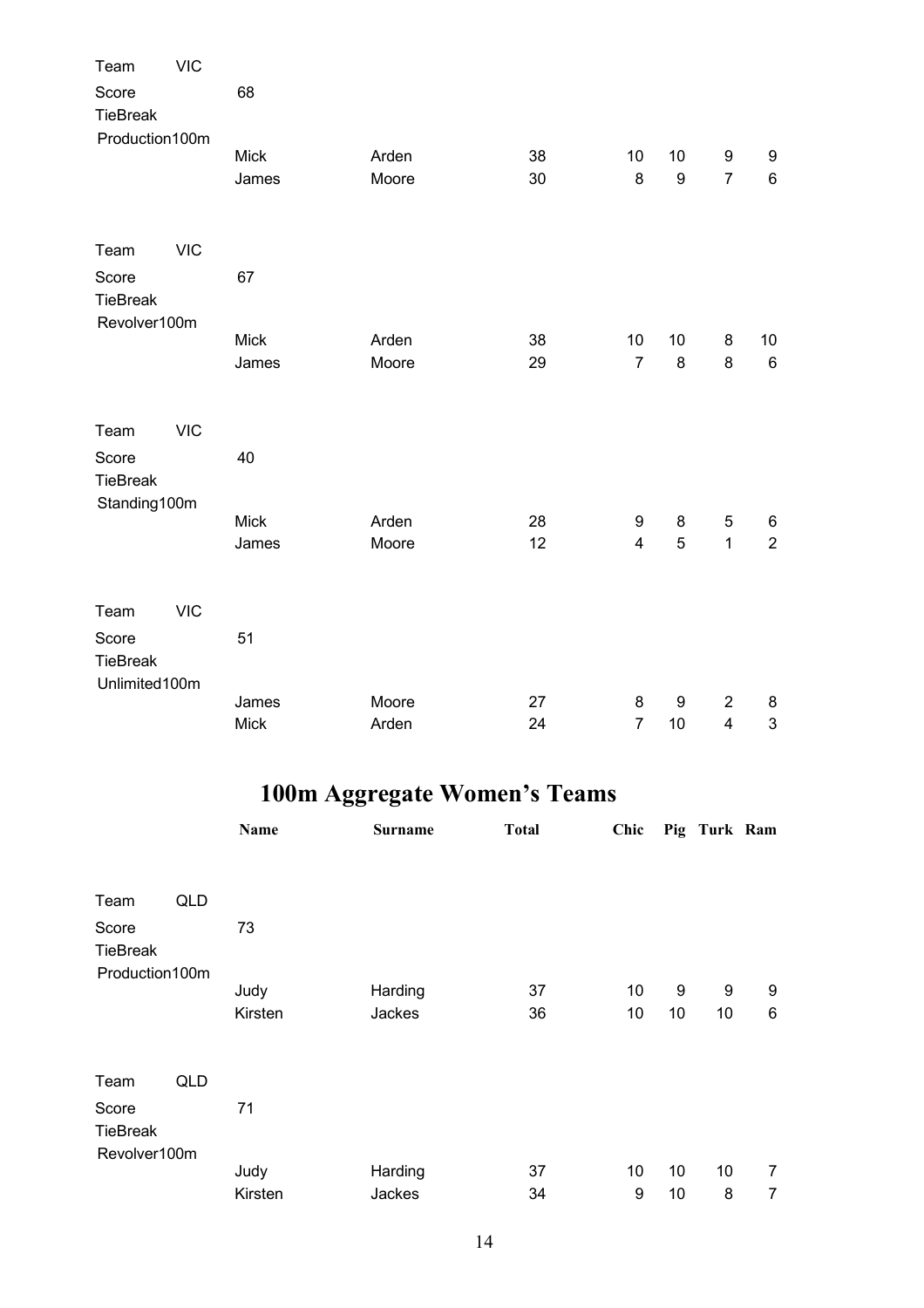| Team                     | <b>QLD</b> |                 |                   |          |                  |                |                     |                         |
|--------------------------|------------|-----------------|-------------------|----------|------------------|----------------|---------------------|-------------------------|
| Score<br><b>TieBreak</b> |            | 40              |                   |          |                  |                |                     |                         |
| Standing100m             |            |                 |                   |          |                  |                |                     |                         |
|                          |            | Judy<br>Kirsten | Harding<br>Jackes | 26<br>14 | 10<br>5          | 5<br>4         | 5<br>$\overline{2}$ | 6<br>$\mathfrak{S}$     |
|                          |            |                 |                   |          |                  |                |                     |                         |
| Team                     | QLD        |                 |                   |          |                  |                |                     |                         |
| Score<br><b>TieBreak</b> |            | 61              |                   |          |                  |                |                     |                         |
| Unlimited100m            |            |                 |                   |          |                  |                |                     |                         |
|                          |            | Kirsten         | Jackes            | 35       | 10               | 10             | 7                   | 8                       |
|                          |            | Judy            | Harding           | 26       | 10               | 8              | 5                   | $\mathsf 3$             |
|                          |            |                 |                   |          |                  |                |                     |                         |
| Team                     | <b>NSW</b> |                 |                   |          |                  |                |                     |                         |
| Score                    |            | 59              |                   |          |                  |                |                     |                         |
| <b>TieBreak</b>          |            |                 |                   |          |                  |                |                     |                         |
| Production100m           |            | Melinda         | Mullen            | 35       | 10               | 10             | 10                  | 5                       |
|                          |            | Carmel          | Archibald         | 24       | $\boldsymbol{9}$ | $\bf 8$        | $\mathbf{3}$        | $\overline{\mathbf{4}}$ |
|                          |            |                 |                   |          |                  |                |                     |                         |
| Team                     | <b>NSW</b> |                 |                   |          |                  |                |                     |                         |
| Score<br><b>TieBreak</b> |            | 54              |                   |          |                  |                |                     |                         |
| Revolver100m             |            |                 |                   |          |                  |                |                     |                         |
|                          |            | Melinda         | Mullen            | 33       | $\boldsymbol{9}$ | 8              | $\overline{7}$      | 9                       |
|                          |            | Carmel          | Archibald         | 21       | 8                | $\overline{7}$ | $\mathbf 1$         | 5                       |
| Team                     | <b>NSW</b> |                 |                   |          |                  |                |                     |                         |
| Score                    |            | 46              |                   |          |                  |                |                     |                         |
| <b>TieBreak</b>          |            |                 |                   |          |                  |                |                     |                         |
| Standing100m             |            | Melinda         | Mullen            | 29       | $\overline{7}$   | 9              | 4                   | 9                       |
|                          |            | Carmel          | Archibald         | 17       | $\overline{7}$   | 3              | $\overline{4}$      | $\mathfrak{S}$          |
|                          |            |                 |                   |          |                  |                |                     |                         |
| Team                     | <b>NSW</b> |                 |                   |          |                  |                |                     |                         |
| Score                    |            | 42              |                   |          |                  |                |                     |                         |
| <b>TieBreak</b>          |            |                 |                   |          |                  |                |                     |                         |
| Unlimited100m            |            | Melinda         | Mullen            | 28       | $\boldsymbol{9}$ | 8              | 5                   | 6                       |
|                          |            | Carmel          | Archibald         | 14       | $\overline{2}$   | 8              | $\overline{c}$      | $\overline{a}$          |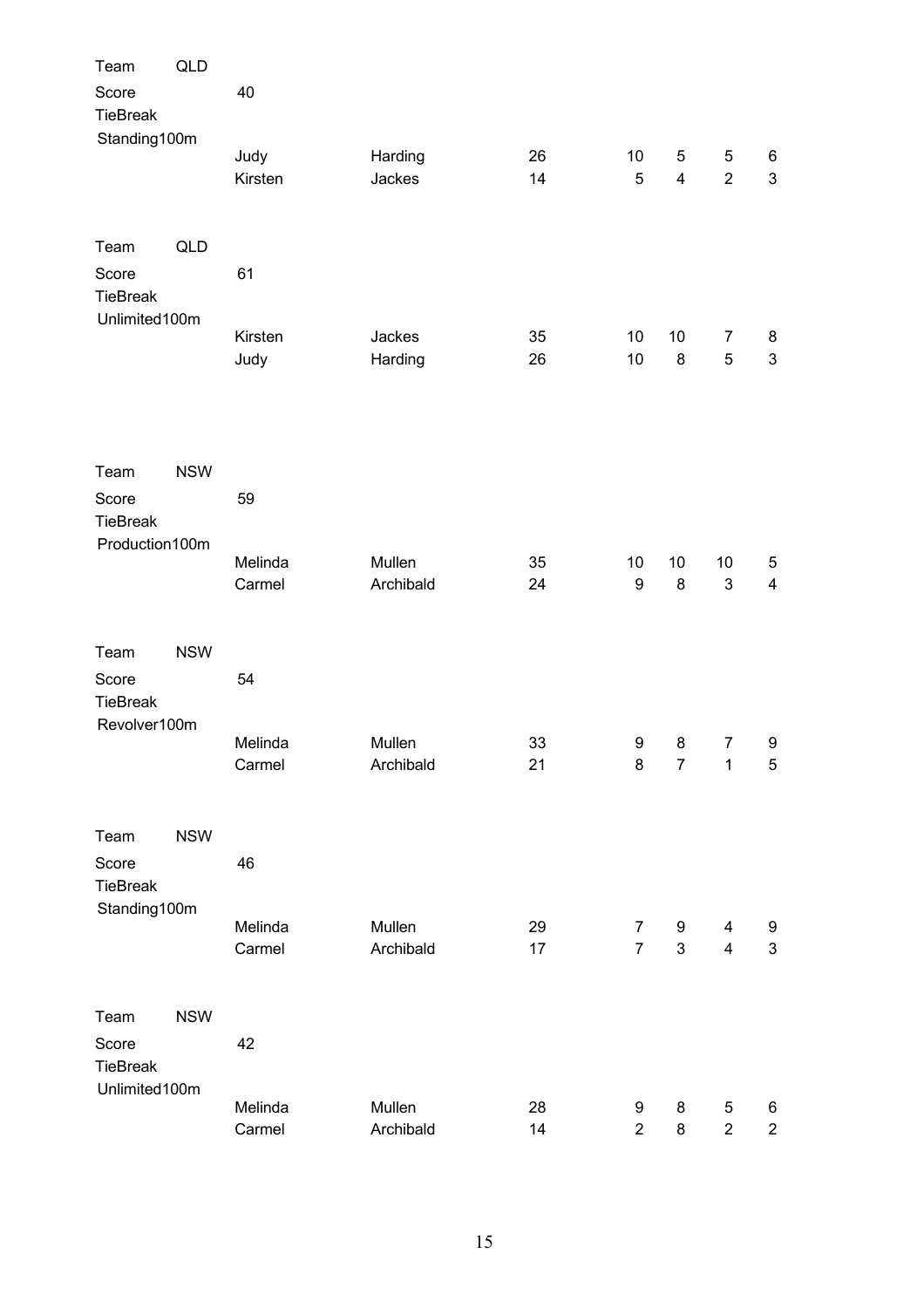|                                    |                  | <b>Field Pistol Aggregate Open Teams</b> |                |     |                |     |
|------------------------------------|------------------|------------------------------------------|----------------|-----|----------------|-----|
| Name                               | <b>Surname</b>   | <b>Total</b>                             | <b>Chick</b>   | Pig | Turk           | Ram |
| Score                              | 65               |                                          |                |     |                |     |
| Team                               | <b>QLD</b>       |                                          |                |     |                |     |
| Team TieBreak Placing              |                  |                                          |                |     |                |     |
| Production                         |                  |                                          |                |     |                |     |
| Scott                              | Dawson           | 35                                       | 9              | 10  | 8              | 8   |
| Peter                              | Kennington       | 30                                       | 7              | 9   | 9              | 5   |
|                                    |                  | <b>Team Animal Count</b>                 | 16             | 19  | 17             | 13  |
| Score                              | 60               |                                          |                |     |                |     |
| Team                               | <b>QLD</b>       |                                          |                |     |                |     |
| Team TieBreak Placing<br>Any Sight |                  |                                          |                |     |                |     |
| Scott                              | Dawson           | 30                                       | 10             | 8   | 6              | 6   |
| Peter                              | Kennington       | 30                                       | 9              | 9   | 4              | 8   |
|                                    |                  |                                          |                |     |                |     |
|                                    |                  | <b>Team Animal Count</b>                 | 19             | 17  | 10             | 14  |
| Score                              | 65               |                                          |                |     |                |     |
| Team                               | <b>NSW</b>       |                                          |                |     |                |     |
| Team TieBreak Placing              |                  |                                          |                |     |                |     |
| Production                         |                  |                                          |                |     |                |     |
| lain                               | Yule             | 33                                       | 10             | 8   | $\overline{7}$ | 8   |
| Tim                                | Davey            | 32                                       | 9              | 9   | 8              | 6   |
|                                    |                  | <b>Team Animal Count</b>                 | 19             | 17  | 15             | 14  |
|                                    |                  |                                          |                |     |                |     |
| Score                              | 60<br><b>NSW</b> |                                          |                |     |                |     |
| Team<br>Team TieBreak Placing      |                  |                                          |                |     |                |     |
| Any Sight                          |                  |                                          |                |     |                |     |
| Tim                                | Davey            | 32                                       | 10             | 9   | 6              | 7   |
| lain                               | Yule             | 28                                       | $\overline{7}$ | 9   | 6              | 6   |
|                                    |                  | <b>Team Animal Count</b>                 | 17             | 18  | 12             | 13  |
|                                    |                  |                                          |                |     |                |     |
| Score                              | 44               |                                          |                |     |                |     |
| Team                               | <b>VIC</b>       |                                          |                |     |                |     |
| Team TieBreak Placing              |                  |                                          |                |     |                |     |
| <b>Mick</b>                        | Arden            | 26                                       | 8              | 7   | $\overline{4}$ | 7   |
| James                              | Moore            | 18                                       | 6              | 5   | $\overline{2}$ | 5   |
|                                    |                  | <b>Team Animal Count</b>                 | 14             | 12  | 6              | 12  |
| Score                              | 58               |                                          |                |     |                |     |
| Team                               | <b>VIC</b>       |                                          |                |     |                |     |
| Team TieBreak Placing              |                  |                                          |                |     |                |     |
| <b>Mick</b>                        | Arden            | 35                                       | 8              | 10  | 9              | 8   |
| James                              | Moore            | 23                                       | 8              | 6   | 4              | 5   |
|                                    |                  | <b>Team Animal Count</b>                 | 16             | 16  | 13             | 13  |
|                                    |                  |                                          |                |     |                |     |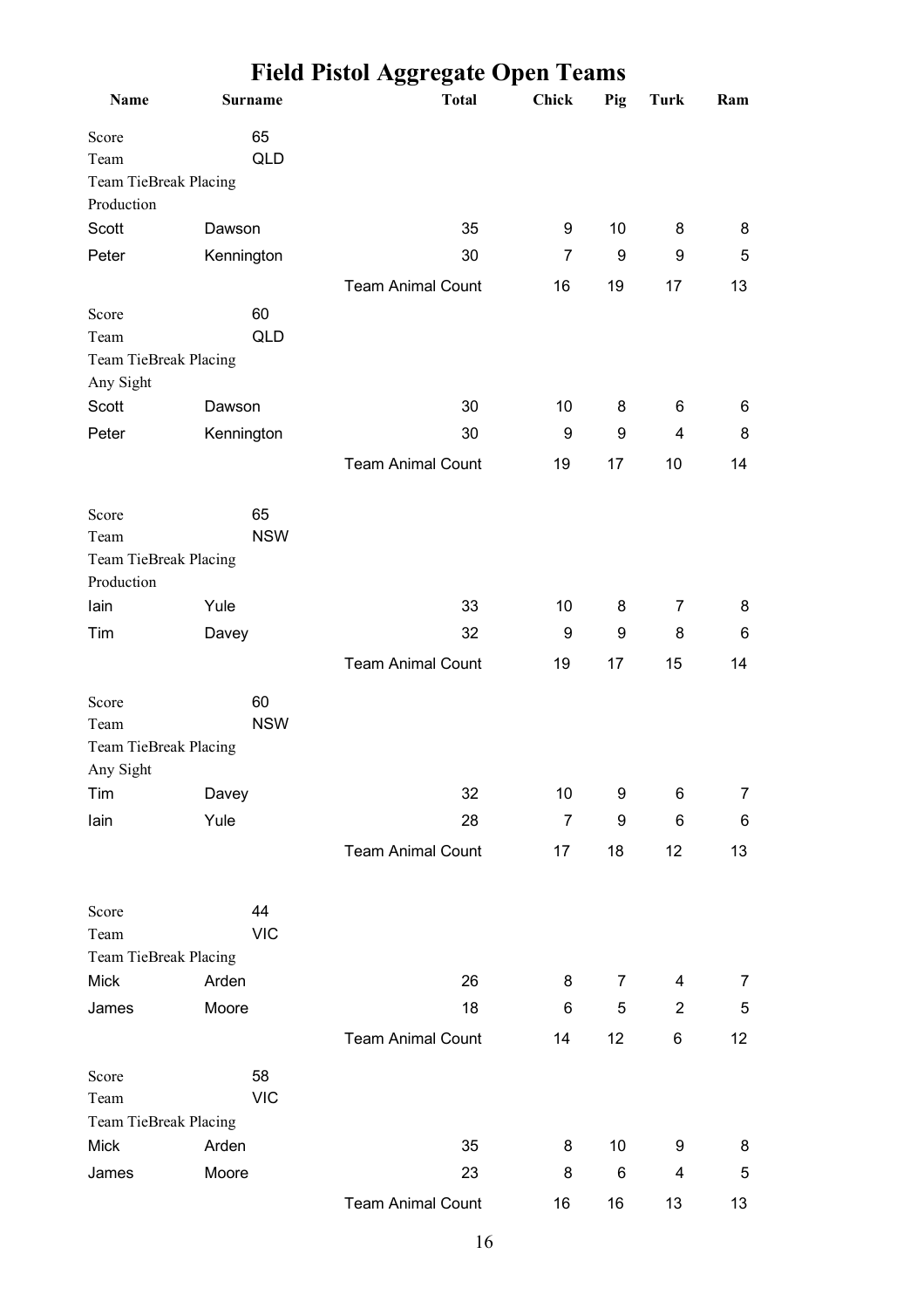| Score                 | 45                       |                          |    |    |    |   |
|-----------------------|--------------------------|--------------------------|----|----|----|---|
| Team                  | <b>ACT</b>               |                          |    |    |    |   |
| Team TieBreak Placing |                          |                          |    |    |    |   |
| Cheyne                | Fischer                  | 23                       | 8  | 6  | 3  | 6 |
| Wayne                 | Christian                | 22                       | 8  | 7  | 5  | 2 |
|                       | <b>Team Animal Count</b> |                          | 16 | 13 | 8  | 8 |
| Score                 | 51                       |                          |    |    |    |   |
| Team                  | <b>ACT</b>               |                          |    |    |    |   |
| Team TieBreak Placing |                          |                          |    |    |    |   |
| Wayne                 | Christian                | 28                       | 8  | 9  | 5  | 6 |
| Cheyne                | Fischer                  | 23                       | 7  | 8  | 5  | 3 |
|                       |                          | <b>Team Animal Count</b> | 15 | 17 | 10 | 9 |

# **Field Pistol Aggregate Women's Teams**

| Name                     |            | <b>Surname</b> | Grade      | Grade Total<br><b>Break</b> | Chic           |                | Pig Turk Ram   |                         |
|--------------------------|------------|----------------|------------|-----------------------------|----------------|----------------|----------------|-------------------------|
| <b>Team</b>              | QLD        |                |            |                             |                |                |                |                         |
| <b>Score</b>             | 46         |                |            |                             |                |                |                |                         |
| <b>Shoot Off Placing</b> |            |                |            |                             |                |                |                |                         |
| Judy                     |            | Harding        | <b>INT</b> | 26                          | 10             | 9              | $\mathbf 1$    | 6                       |
| Kirsten                  |            | Jackes         | AAA        | 20                          | $\overline{7}$ | $\overline{7}$ | 2              | $\overline{\mathbf{4}}$ |
| <b>Team</b>              | QLD        |                |            |                             |                |                |                |                         |
| <b>Score</b>             | 46         |                |            |                             |                |                |                |                         |
| <b>Shoot Off Placing</b> |            |                |            |                             |                |                |                |                         |
| Judy                     |            | Harding        | AAA        | 24                          | 8              | $\overline{7}$ | 4              | 5                       |
| Kirsten                  |            | Jackes         | AA         | 22                          | 8              | 5              | 5              | $\overline{\mathbf{4}}$ |
| <b>Team</b>              | <b>NSW</b> |                |            |                             |                |                |                |                         |
| <b>Score</b>             | 33         |                |            |                             |                |                |                |                         |
| <b>Shoot Off Placing</b> |            |                |            |                             |                |                |                |                         |
| Melinda                  |            | Mullen         | AAA        | 15                          | 4              | 4              | 4              | 3                       |
| Carmel                   |            | Archibald      | AA         | 18                          | 9              | 6              | 1              | $\overline{2}$          |
| <b>Team</b>              | <b>NSW</b> |                |            |                             |                |                |                |                         |
| <b>Score</b>             | 33         |                |            |                             |                |                |                |                         |
| <b>Shoot Off Placing</b> |            |                |            |                             |                |                |                |                         |
| Melinda                  |            | Mullen         | AAA        | 29                          | 9              | 8              | 9              | 3                       |
| Carmel                   |            | Archibald      | AA         | 17                          | $\overline{7}$ | 6              | $\overline{2}$ | $\overline{c}$          |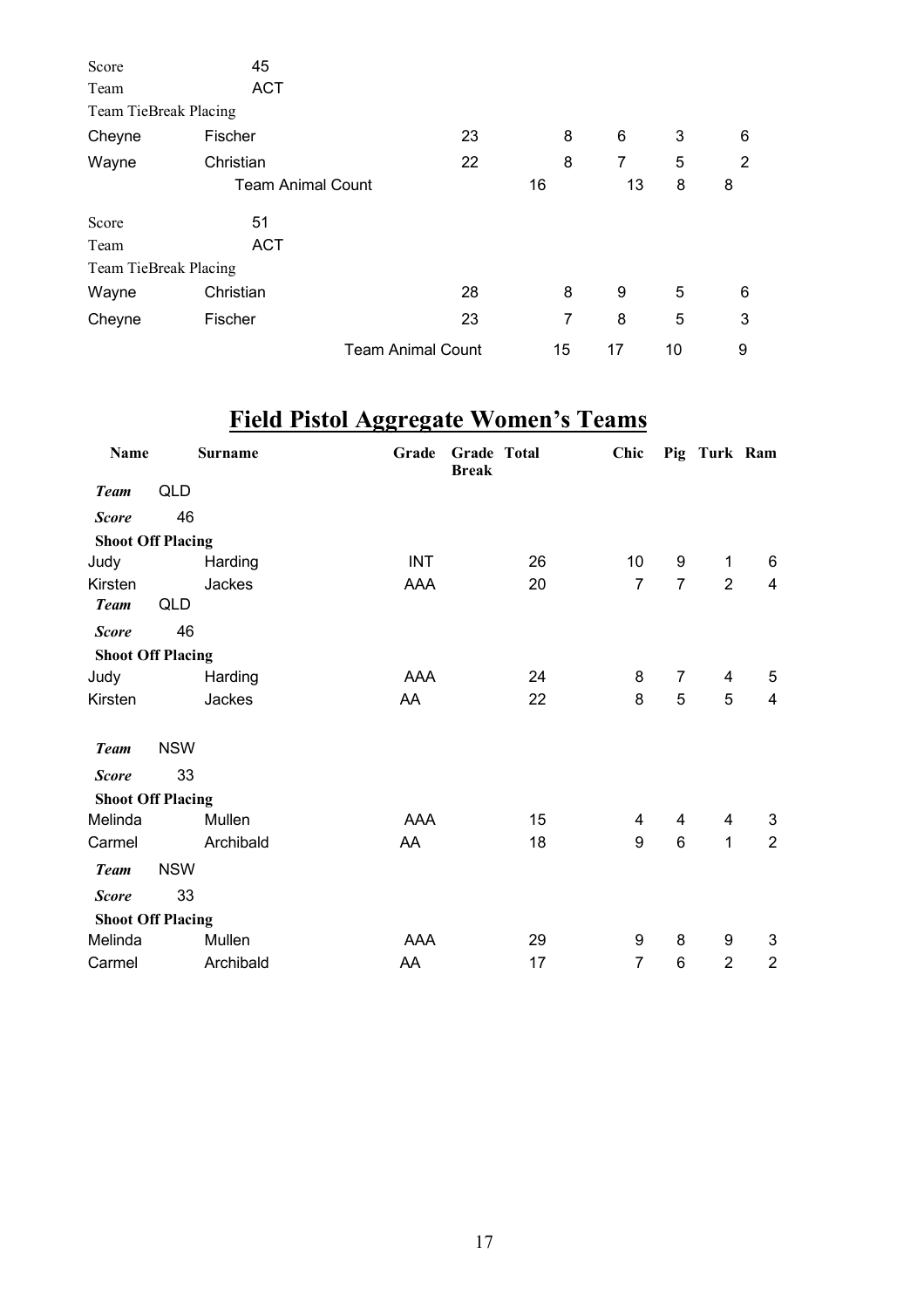### **100m Production**

| Name         |            | <b>Surname</b>   | Club                | Grade Total Shoot |    |                         | Chick                   | Pig            | Turk Ram       |                           |
|--------------|------------|------------------|---------------------|-------------------|----|-------------------------|-------------------------|----------------|----------------|---------------------------|
| Grade        | <b>INT</b> |                  |                     |                   |    |                         |                         |                |                |                           |
| Matt         |            | Seears           | Merriganowry        |                   | 40 | $\mathbf 1$             | 10                      | 10             | 10             | 10                        |
| Scott        |            | Dawson           | Toogoolawah         |                   | 40 | $\overline{2}$          | 10                      | 10             | 10             | 10                        |
| David        |            | Dewsbury         | Narrabri            |                   | 40 | 3                       | 10                      | 10             | 10             | 10                        |
| Graeme       |            | <b>Bransden</b>  | Georgetown          |                   | 40 | $\overline{\mathbf{4}}$ | 10                      | 10             | 10             | 10                        |
| Tim          |            | Anderson         | Narrabri            |                   | 39 |                         | 10                      | 10             | 9              | 10                        |
| Tim          |            | Davey            | Manilla             |                   | 39 |                         | 10                      | 10             | 9              | 10                        |
| Jake         |            | Davey            | <b>Inverell RSM</b> |                   | 39 |                         | 10                      | 10             | 10             | 9                         |
| Kim          |            | Emery            | Mt. Lindesay        |                   | 39 |                         | 10                      | 10             | 10             | $\boldsymbol{9}$          |
| Cheyne       |            | Fischer          | <b>SSPC ACT</b>     |                   | 39 |                         | 10                      | 10             | 10             | 9                         |
| Lou          |            | Forner           | <b>SSPC ACT</b>     |                   | 39 |                         | 10                      | 10             | 10             | 9                         |
| lain         |            | Yule             | Muswellbrook        |                   | 38 |                         | 10                      | 10             | 8              | 10                        |
| Glen         |            | Anderson         | <b>Inverell RSM</b> |                   | 38 |                         | 10                      | 10             | 9              | $\boldsymbol{9}$          |
| <b>Mick</b>  |            | Arden            | Euroa               |                   | 38 |                         | 10                      | 10             | 9              | 9                         |
| Richard      |            | <b>Brown</b>     | Kurrajong           |                   | 37 |                         | 9                       | 9              | 10             | 9                         |
| Judy         |            | Harding          | Toogoolawah         |                   | 37 |                         | 10                      | 9              | 9              | 9                         |
| Wayne        |            | Christian        | <b>SSPC ACT</b>     |                   | 37 |                         | 10                      | 9              | 10             | 8                         |
| Kirsten      |            | Jackes           | Metropolitan PSQ    |                   | 36 |                         | 10                      | 10             | 10             | 6                         |
| John         |            | Harding          | Metropolitan PSQ    |                   | 35 |                         | 10                      | 8              | 8              | 9                         |
| Jason        |            | Anderson         | Narrabri            |                   | 34 |                         | 9                       | 9              | 6              | 10                        |
| Neville      |            | Ellem            | Newcastle           |                   | 31 |                         | $\overline{7}$          | 9              | 6              | $\boldsymbol{9}$          |
| Grade        | AAA        |                  |                     |                   |    |                         |                         |                |                |                           |
| Jack         |            | Ford             | Narrabri            |                   | 37 |                         | 9                       | 10             | 9              | 9                         |
| Melinda      |            | Mullen           | Newcastle           |                   | 35 |                         | 10                      | 10             | 10             | 5                         |
| Peter        |            | Kennington       | Metropolitan PSQ    |                   | 34 |                         | 9                       | 8              | 8              | 9                         |
| Aidan        |            | Van Ee           | Toogoolawah         |                   | 32 |                         | 9                       | 9              | 5              | 9                         |
| Greg         |            | Dawson           | Armidale            |                   | 32 |                         | 8                       | 9              | $\overline{7}$ | 8                         |
| Lucy         |            | <b>Broch</b>     | Merriganowry        |                   | 32 |                         | 10                      | $\overline{7}$ | $\overline{7}$ | 8                         |
| James        |            | Moore            | Yarra               |                   | 30 |                         | 8                       | 9              | 7              | 6                         |
| John         |            | Robinson         | Newcastle           |                   | 28 |                         | 6                       | 9              | 9              | 4                         |
| Paul         |            | Howitt           | Newcastle           |                   | 26 |                         | 5                       | 9              | 6              | 6                         |
| Paul         |            | <b>Wilkins</b>   | Narrabri            |                   | 25 |                         | 10                      | 6              | 3              | 6                         |
| <b>Drew</b>  |            | Ledger           | Metropolitan PSQ    |                   | 25 |                         | $\overline{7}$          | 8              | 7              | $\ensuremath{\mathsf{3}}$ |
| <b>Brian</b> |            | Marsden          | Newcastle           |                   | 24 |                         | 8                       | 6              | 5              | 5                         |
| Grade        | AA         |                  |                     |                   |    |                         |                         |                |                |                           |
| Lou          |            | <b>Szabolics</b> | <b>SSPC ACT</b>     |                   | 24 |                         | 6                       | $\overline{7}$ | 4              | 7                         |
| Carmel       |            | Archibald        | Armidale            |                   | 24 |                         | 9                       | 8              | 3              | 4                         |
| Frank        |            | Stanfield        | Metropolitan PSQ    |                   | 23 |                         | 5                       | 7              | 5              | 6                         |
| Kerrie       |            | Ellem            | Newcastle           |                   | 19 |                         | 9                       | 6              | 1              | 3                         |
| Grade        | A          |                  |                     |                   |    |                         |                         |                |                |                           |
| Derek        |            | Roberts          | Newcastle           |                   | 30 |                         | 7                       | 10             | 7              | 6                         |
| Grade        | В          |                  |                     |                   |    |                         |                         |                |                |                           |
| Ray          |            | Andrews          | Freemantle          |                   | 22 |                         | 4                       | 6              | 6              | 6                         |
| Peter        |            | Carter           | <b>Bowral</b>       |                   | 15 |                         | $\overline{\mathbf{4}}$ | 4              | 4              | 3                         |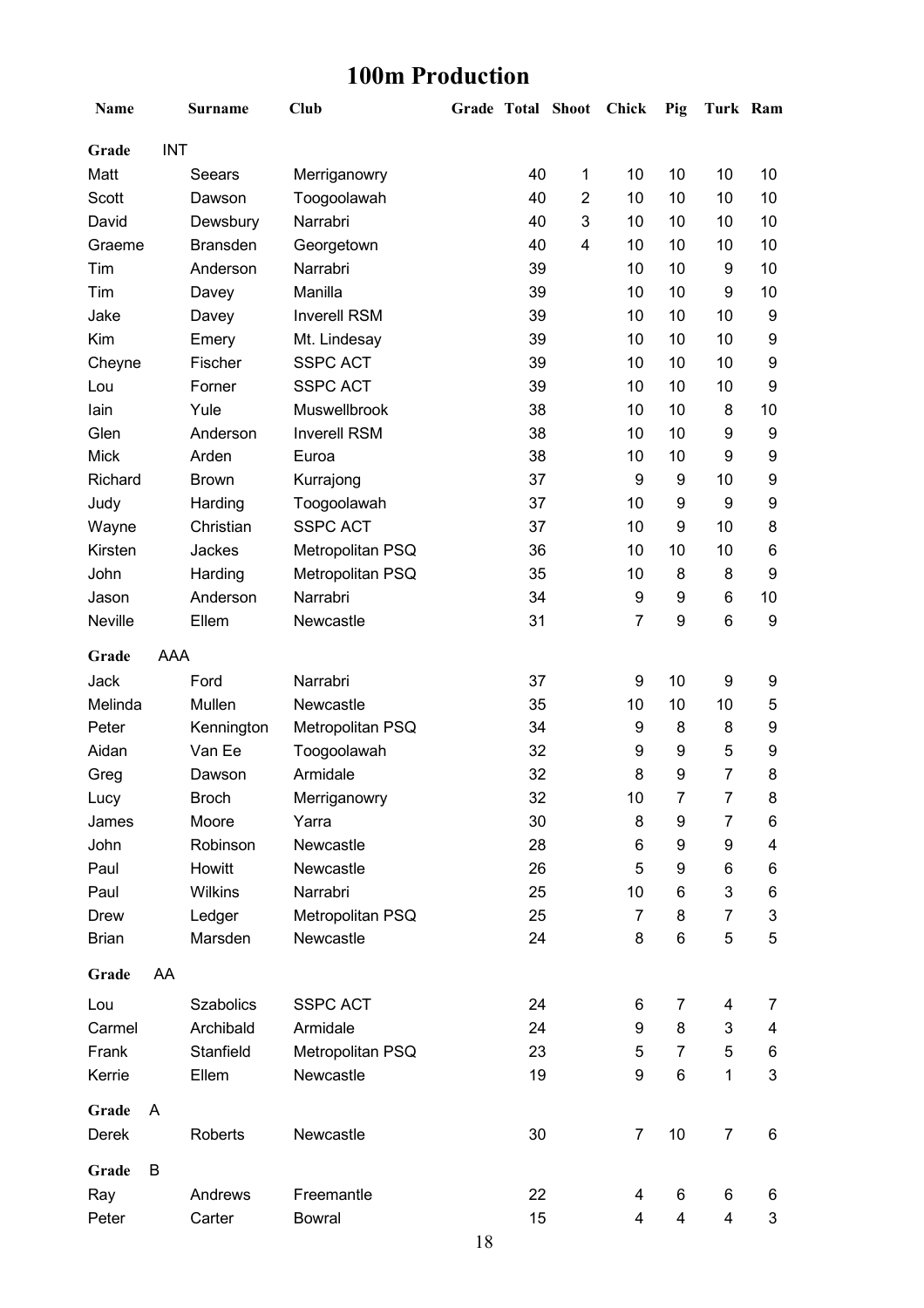| Peter  | Harris           | <b>Bowral</b>    | 15 |   | 5        |   |                |
|--------|------------------|------------------|----|---|----------|---|----------------|
| Dean   | Vallance         | Bowral           | 14 |   | 4        | 5 | $\overline{2}$ |
| Gary   | Emerson          | <b>Newcastle</b> | 11 | 4 | 5        |   |                |
| Scott  | Himsley          | Bowral           | 9  | 4 | 4        |   |                |
| Joshua | Mullen           | Newcastle        |    | 4 |          | 0 | 2              |
| Jacki  | <b>Bannister</b> | Bowral           | 6  |   | $\Omega$ | 4 | 0              |

### **100m Revolver**

| <b>Name</b>  |            | <b>Surname</b>   | <b>Club</b>         | Grade Total Shoot |    | <b>Chick</b>   | Pig              | Turk Ram       |                         |
|--------------|------------|------------------|---------------------|-------------------|----|----------------|------------------|----------------|-------------------------|
| Grade        | <b>INT</b> |                  |                     |                   |    |                |                  |                |                         |
| Matt         |            | Seears           | Merriganowry        |                   | 39 | 10             | 10               | 9              | 10                      |
| Kim          |            | Emery            | Mt. Lindesay        |                   | 39 | 10             | 10               | 10             | 9                       |
| <b>Mick</b>  |            | Arden            | Euroa               |                   | 38 | 10             | 10               | 8              | 10                      |
| Scott        |            | Dawson           | Toogoolawah         |                   | 38 | 10             | 10               | 10             | 8                       |
| Graeme       |            | <b>Bransden</b>  | Georgetown          |                   | 37 | 10             | 10               | 8              | 9                       |
| Tim          |            | Davey            | Manilla             |                   | 37 | 9              | 10               | 10             | 8                       |
| Glen         |            | Anderson         | <b>Inverell RSM</b> |                   | 37 | 10             | 10               | 9              | 8                       |
| Judy         |            | Harding          | Toogoolawah         |                   | 37 | 10             | 10               | 10             | $\overline{7}$          |
| Tim          |            | Anderson         | Narrabri            |                   | 36 | 10             | 10               | 8              | 8                       |
| Richard      |            | <b>Brown</b>     | Kurrajong           |                   | 36 | 10             | 10               | 9              | $\overline{7}$          |
| Cheyne       |            | Fischer          | <b>SSPC ACT</b>     |                   | 36 | 10             | 10               | 9              | $\overline{7}$          |
| lain         |            | Yule             | Muswellbrook        |                   | 36 | 10             | 10               | 9              | $\overline{7}$          |
| Wayne        |            | Christian        | <b>SSPC ACT</b>     |                   | 35 | 9              | 9                | 9              | 8                       |
| Lou          |            | Forner           | <b>SSPC ACT</b>     |                   | 35 | 10             | 10               | 7              | 8                       |
| Kirsten      |            | Jackes           | Metropolitan PSQ    |                   | 34 | 9              | 10               | 8              | $\overline{7}$          |
| David        |            | Dewsbury         | Narrabri            |                   | 30 | 8              | 8                | $\overline{7}$ | $\overline{7}$          |
| John         |            | Harding          | Metropolitan PSQ    |                   | 29 | 8              | $\overline{7}$   | $\overline{7}$ | $\overline{7}$          |
| Grade        | AAA        |                  |                     |                   |    |                |                  |                |                         |
| Jason        |            | Anderson         | Narrabri            |                   | 34 | 10             | 10               | 6              | 8                       |
| Jake         |            | Davey            | <b>Inverell RSM</b> |                   | 34 | 10             | 10               | 7              | 7                       |
| Melinda      |            | Mullen           | Newcastle           |                   | 33 | 9              | 8                | 7              | 9                       |
| Frank        |            | Stanfield        | Metropolitan PSQ    |                   | 32 | 8              | 9                | 6              | $\boldsymbol{9}$        |
| Drew         |            | Ledger           | Metropolitan PSQ    |                   | 31 | 10             | 8                | 6              | $\overline{7}$          |
| <b>Brian</b> |            | Marsden          | Newcastle           |                   | 31 | 9              | 10               | 7              | 5                       |
| Peter        |            | Kennington       | Metropolitan PSQ    |                   | 29 | 7              | 8                | 10             | 4                       |
| Paul         |            | Wilkins          | Narrabri            |                   | 28 | 10             | 8                | 6              | 4                       |
| Neville      |            | Ellem            | Newcastle           |                   | 27 | $\overline{7}$ | $\boldsymbol{9}$ | 8              | 3                       |
| Lucy         |            | <b>Broch</b>     | Merriganowry        |                   | 25 | 8              | 8                | 4              | 5                       |
| Grade        | AA         |                  |                     |                   |    |                |                  |                |                         |
| Aidan        |            | Van Ee           | Toogoolawah         |                   | 35 | 10             | 10               | 8              | 7                       |
| Paul         |            | Howitt           | Newcastle           |                   | 32 | 8              | $\overline{7}$   | 9              | 8                       |
| Jack         |            | Ford             | Narrabri            |                   | 32 | 9              | 10               | 5              | 8                       |
| Greg         |            | Dawson           | Armidale            |                   | 32 | 10             | 9                | 9              | $\overline{\mathbf{4}}$ |
| Lou          |            | <b>Szabolics</b> | <b>SSPC ACT</b>     |                   | 31 | 10             | 8                | 7              | 6                       |
| John         |            | Robinson         | Newcastle           |                   | 30 | 8              | 6                | 9              | $\overline{7}$          |
| James        |            | Moore            | Yarra               |                   | 29 | 7              | 8                | 8              | 6                       |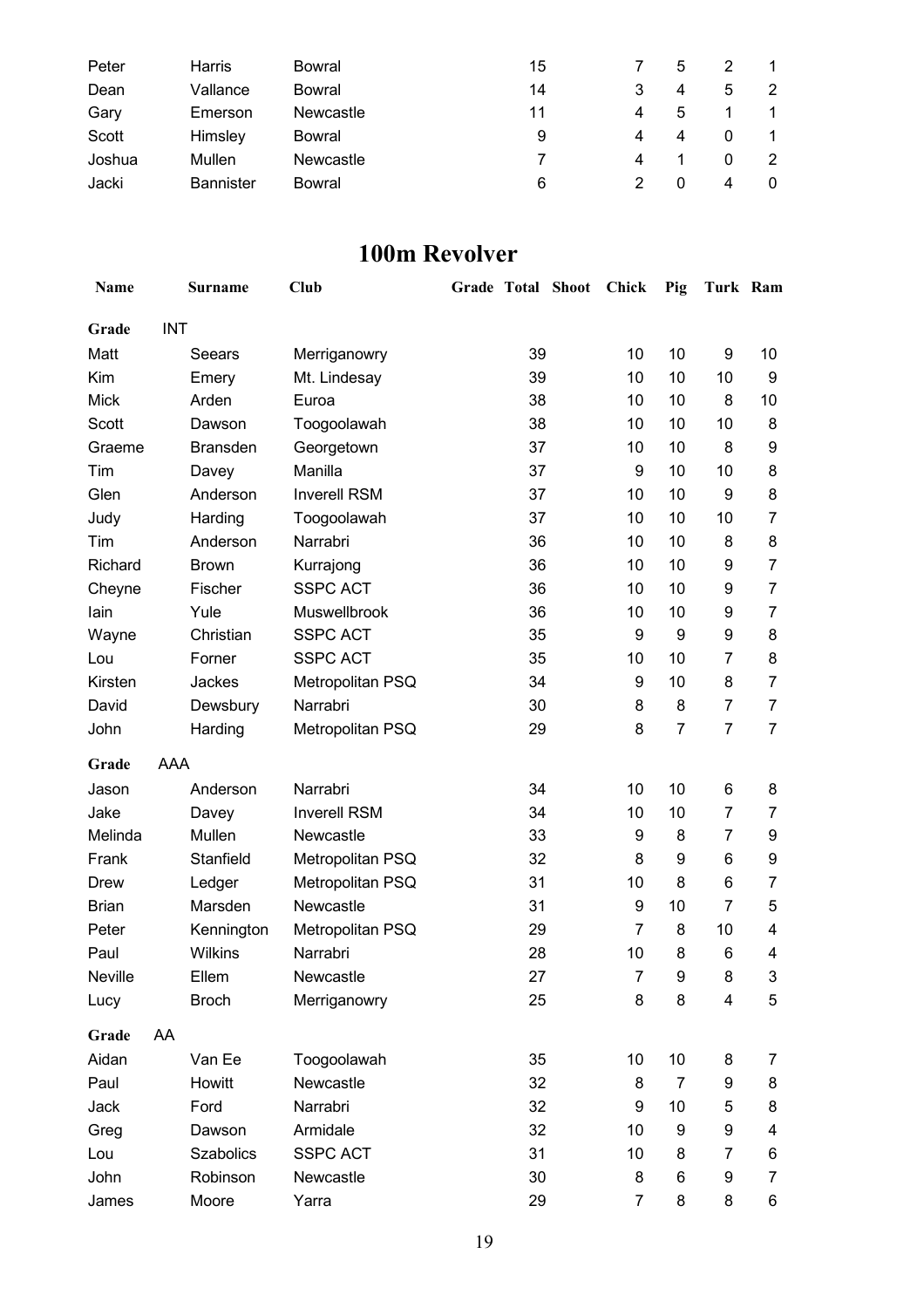| Carmel     | Archibald      | Armidale      | 21 | 8 | 7              | 1              | 5 |
|------------|----------------|---------------|----|---|----------------|----------------|---|
| Derek      | <b>Roberts</b> | Newcastle     | 20 | 6 | 5              | 1              | 8 |
| Kerrie     | Ellem          | Newcastle     | 19 | 6 | 6              | 3              | 4 |
| B<br>Grade |                |               |    |   |                |                |   |
| Dean       | Vallance       | Bowral        | 22 | 5 | 6              | 6              | 5 |
| Gary       | Emerson        | Newcastle     | 19 | 5 | 8              | 2              | 4 |
| Peter      | Carter         | Bowral        | 17 | 7 | $\overline{4}$ | 1              | 5 |
| Peter      | Harris         | Bowral        | 13 | 6 | $\mathbf{0}$   | 4              | 3 |
| Joshua     | Mullen         | Newcastle     | 13 | 6 | 4              | 1              | 2 |
| Scott      | Himsley        | <b>Bowral</b> | 12 | 3 | 4              | $\overline{2}$ | 3 |
| Ray        | Andrews        | Freemantle    | 2  | 1 | 0              | 0              | 1 |

### **100m Standing**

| Name        |            | Surname         | Club                | <b>Grade Total Shoot</b> |    | Chick                   | Pig            | Turk Ram                |                         |
|-------------|------------|-----------------|---------------------|--------------------------|----|-------------------------|----------------|-------------------------|-------------------------|
| Grade       | <b>INT</b> |                 |                     |                          |    |                         |                |                         |                         |
| Scott       |            | Dawson          | Toogoolawah         |                          | 30 | 10                      | $\overline{7}$ | 6                       | $\overline{7}$          |
| Jake        |            | Davey           | <b>Inverell RSM</b> |                          | 30 | 10                      | 10             | 5                       | 5                       |
| Melinda     |            | Mullen          | Newcastle           |                          | 29 | $\overline{7}$          | 9              | 4                       | 9                       |
| Tim         |            | Davey           | Manilla             |                          | 29 | 9                       | 8              | 5                       | $\overline{7}$          |
| Matt        |            | Seears          | Merriganowry        |                          | 29 | 9                       | 8              | 8                       | 4                       |
| <b>Mick</b> |            | Arden           | Euroa               |                          | 28 | 9                       | 8              | 5                       | 6                       |
| Glen        |            | Anderson        | <b>Inverell RSM</b> |                          | 28 | 9                       | 9              | 5                       | 5                       |
| Tim         |            | Anderson        | Narrabri            |                          | 26 | 6                       | $\overline{7}$ | 5                       | 8                       |
| Graeme      |            | <b>Bransden</b> | Georgetown          |                          | 26 | 6                       | 9              | 5                       | 6                       |
| Judy        |            | Harding         | Toogoolawah         |                          | 26 | 10                      | 5              | 5                       | $6\phantom{1}6$         |
| John        |            | Harding         | Metropolitan PSQ    |                          | 24 | 8                       | 5              | 5                       | $\,6$                   |
| lain        |            | Yule            | Muswellbrook        |                          | 23 | $\overline{7}$          | 6              | 4                       | 6                       |
| Kim         |            | Emery           | Mt. Lindesay        |                          | 23 | $\overline{7}$          | $\overline{7}$ | 4                       | 5                       |
| Grade       | AAA        |                 |                     |                          |    |                         |                |                         |                         |
| Peter       |            | Kennington      | Metropolitan PSQ    |                          | 22 | $\overline{\mathbf{4}}$ | $\overline{7}$ | 6                       | 5                       |
| Brian       |            | Marsden         | Newcastle           |                          | 21 | $\overline{7}$          | 5              | 5                       | $\overline{\mathbf{4}}$ |
| David       |            | Dewsbury        | Narrabri            |                          | 20 | $\overline{7}$          | 6              | $\overline{\mathbf{4}}$ | 3                       |
| Greg        |            | Dawson          | Armidale            |                          | 18 | 3                       | 6              | $\overline{2}$          | $\overline{7}$          |
| John        |            | Robinson        | Newcastle           |                          | 18 | 5                       | $\overline{7}$ | $\overline{\mathbf{4}}$ | $\overline{2}$          |
| Wayne       |            | Christian       | <b>SSPC ACT</b>     |                          | 18 | $\boldsymbol{9}$        | 6              | $\overline{2}$          | $\mathbf{1}$            |
| Neville     |            | Ellem           | Newcastle           |                          | 16 | 3                       | 5              | 5                       | 3                       |
| Kirsten     |            | Jackes          | Metropolitan PSQ    |                          | 14 | 5                       | $\overline{4}$ | $\overline{2}$          | 3                       |
| Lucy        |            | <b>Broch</b>    | Merriganowry        |                          | 14 | $\overline{\mathbf{4}}$ | 6              | $\overline{2}$          | $\overline{2}$          |
| Lou         |            | Forner          | <b>SSPC ACT</b>     |                          | 12 | $\overline{4}$          | 3              | $\overline{2}$          | 3                       |
| Grade       | AA         |                 |                     |                          |    |                         |                |                         |                         |
| Jason       |            | Anderson        | Narrabri            |                          | 24 | $\overline{7}$          | 8              | 5                       | 4                       |
| Richard     |            | <b>Brown</b>    | Kurrajong           |                          | 22 | 6                       | $\overline{7}$ | 5                       | 4                       |
| Jack        |            | Ford            | Narrabri            |                          | 20 | 4                       | $\overline{7}$ | 3                       | 6                       |
| Cheyne      |            | Fischer         | <b>SSPC ACT</b>     |                          | 20 | $\overline{7}$          | 5              | 4                       | 4                       |
| Carmel      |            | Archibald       | Armidale            |                          | 17 | $\overline{7}$          | 3              | 4                       | $\mathsf 3$             |
| Drew        |            | Ledger          | Metropolitan PSQ    |                          | 17 | 9                       | 5              | 1                       | $\overline{2}$          |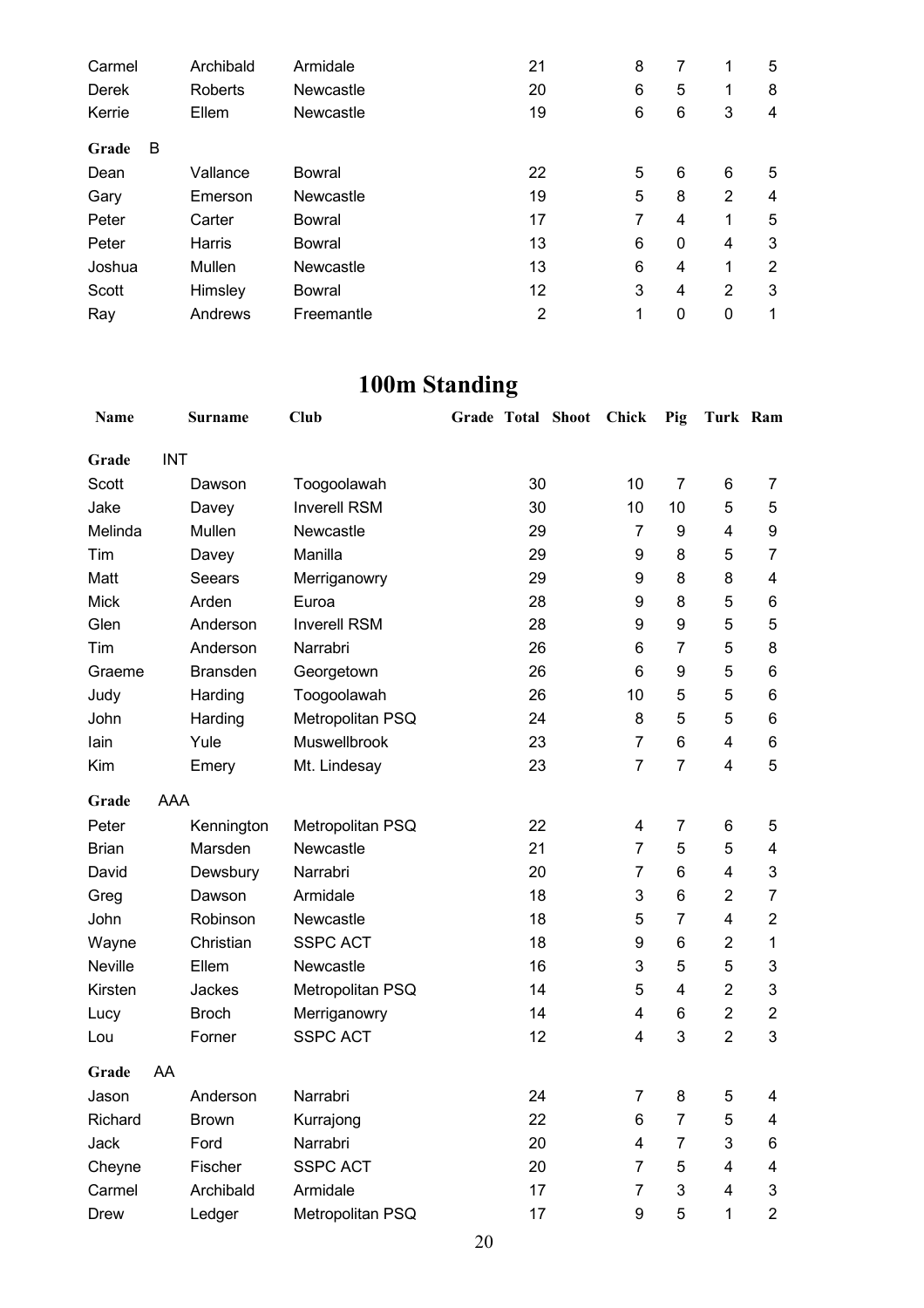| Paul   |   | <b>Wilkins</b>   | Narrabri         | 15 | 5              | 4              | 1              | 5              |
|--------|---|------------------|------------------|----|----------------|----------------|----------------|----------------|
| Frank  |   | Stanfield        | Metropolitan PSQ | 15 | 4              | 6              | $\overline{2}$ | 3              |
| James  |   | Moore            | Yarra            | 12 | 4              | 5              | 1              | $\overline{2}$ |
| Kerrie |   | Ellem            | Newcastle        | 8  | 4              | 1              | 1              | $\overline{2}$ |
| Grade  | A |                  |                  |    |                |                |                |                |
| Peter  |   | Harris           | <b>Bowral</b>    | 20 | 6              | 4              | 4              | 6              |
| Aidan  |   | Van Ee           | Toogoolawah      | 19 | 7              | 5              | 3              | 4              |
| Paul   |   | Howitt           | Newcastle        | 14 | 5              | $\overline{2}$ | 5              | $\overline{2}$ |
| Lou    |   | Szabolics        | <b>SSPC ACT</b>  | 11 | 1              | $\overline{2}$ | 3              | 5              |
| Derek  |   | Roberts          | Newcastle        | 11 | 5              | $\overline{2}$ | 1              | 3              |
| Joshua |   | Mullen           | Newcastle        | 7  | 4              | 1              | 1              | 1              |
| Peter  |   | Carter           | <b>Bowral</b>    | 4  | 1              | $\overline{2}$ | 1              | $\mathbf 0$    |
| Grade  | B |                  |                  |    |                |                |                |                |
| Darren |   | Parsons          | Newcastle        | 11 | 8              | $\overline{2}$ | 1              | 0              |
| Ray    |   | Andrews          | Freemantle       | 10 | 4              | 3              | 1              | $\overline{2}$ |
| Scott  |   | Himsley          | <b>Bowral</b>    | 9  | $\overline{2}$ | 5              | 1              | 1              |
| Jacki  |   | <b>Bannister</b> | <b>Bowral</b>    | 8  | 3              | 1              | 1              | 3              |
| Gary   |   | Emerson          | Newcastle        | 4  | $\overline{2}$ | $\mathbf 0$    | $\mathbf 0$    | $\overline{2}$ |
| Dean   |   | Vallance         | <b>Bowral</b>    | 4  | 3              | 0              | 1              | $\mathbf 0$    |

### **100m Unlimited**

| Name        |            | <b>Surname</b>  | Club                | Grade | Total | <b>Shoot</b>   | Chick          | Pig            | Turk Ram       |                           |
|-------------|------------|-----------------|---------------------|-------|-------|----------------|----------------|----------------|----------------|---------------------------|
|             |            |                 |                     |       |       |                |                |                |                |                           |
| Grade       | <b>INT</b> |                 |                     |       |       |                |                |                |                |                           |
| Scott       |            | Dawson          | Toogoolawah         |       | 36    |                | 10             | 9              | 8              | 9                         |
| Matt        |            | Seears          | Merriganowry        |       | 35    | 2              | 10             | 10             | $\overline{7}$ | 8                         |
| Kirsten     |            | Jackes          | Metropolitan        |       | 35    | 3              | 10             | 10             | 7              | 8                         |
| Glen        |            | Anderson        | <b>Inverell RSM</b> |       | 35    | $\overline{4}$ | 10             | 10             | 6              | 9                         |
| Kim         |            | Emery           | Mt. Lindesay        |       | 32    |                | 10             | 10             | $\overline{7}$ | 5                         |
| Grade       | AAA        |                 |                     |       |       |                |                |                |                |                           |
| Cheyne      |            | Fischer         | <b>SSPC ACT</b>     |       | 37    |                | 10             | 10             | 10             | 7                         |
| lain        |            | Yule            | Muswellbrook        |       | 36    |                | 10             | 9              | 8              | 9                         |
| Wayne       |            | Christian       | <b>SSPC ACT</b>     |       | 35    |                | 9              | 9              | 8              | 9                         |
| Graeme      |            | <b>Bransden</b> | Georgetown          |       | 35    |                | 10             | 10             | $\overline{7}$ | 8                         |
| Jake        |            | Davey           | <b>Inverell RSM</b> |       | 34    |                | 10             | 9              | 8              | $\overline{7}$            |
| Tim         |            | Davey           | Manilla             |       | 34    |                | 10             | 9              | 8              | $\overline{7}$            |
| Richard     |            | <b>Brown</b>    | Kurrajong           |       | 32    |                | 8              | 9              | 9              | $\,6\,$                   |
| John        |            | Harding         | Metropolitan        |       | 31    |                | 9              | 10             | 6              | $\,6$                     |
| David       |            | Dewsbury        | Narrabri            |       | 30    |                | 9              | 10             | 6              | 5                         |
| Tim         |            | Anderson        | Narrabri            |       | 30    |                | 10             | 10             | 7              | 3                         |
| Drew        |            | Ledger          | Metropolitan        |       | 27    |                | 9              | $\overline{7}$ | 3              | 8                         |
| Judy        |            | Harding         | Toogoolawah         |       | 26    |                | 10             | 8              | 5              | $\ensuremath{\mathsf{3}}$ |
| <b>Mick</b> |            | Arden           | Euroa               |       | 24    |                | $\overline{7}$ | 10             | 4              | 3                         |
| Grade       | AA         |                 |                     |       |       |                |                |                |                |                           |
| Jack        |            | Ford            | Narrabri            |       | 32    |                | 10             | 8              | 8              | 6                         |
| Jason       |            | Anderson        | Narrabri            |       | 30    |                | 8              | 9              | 5              | 8                         |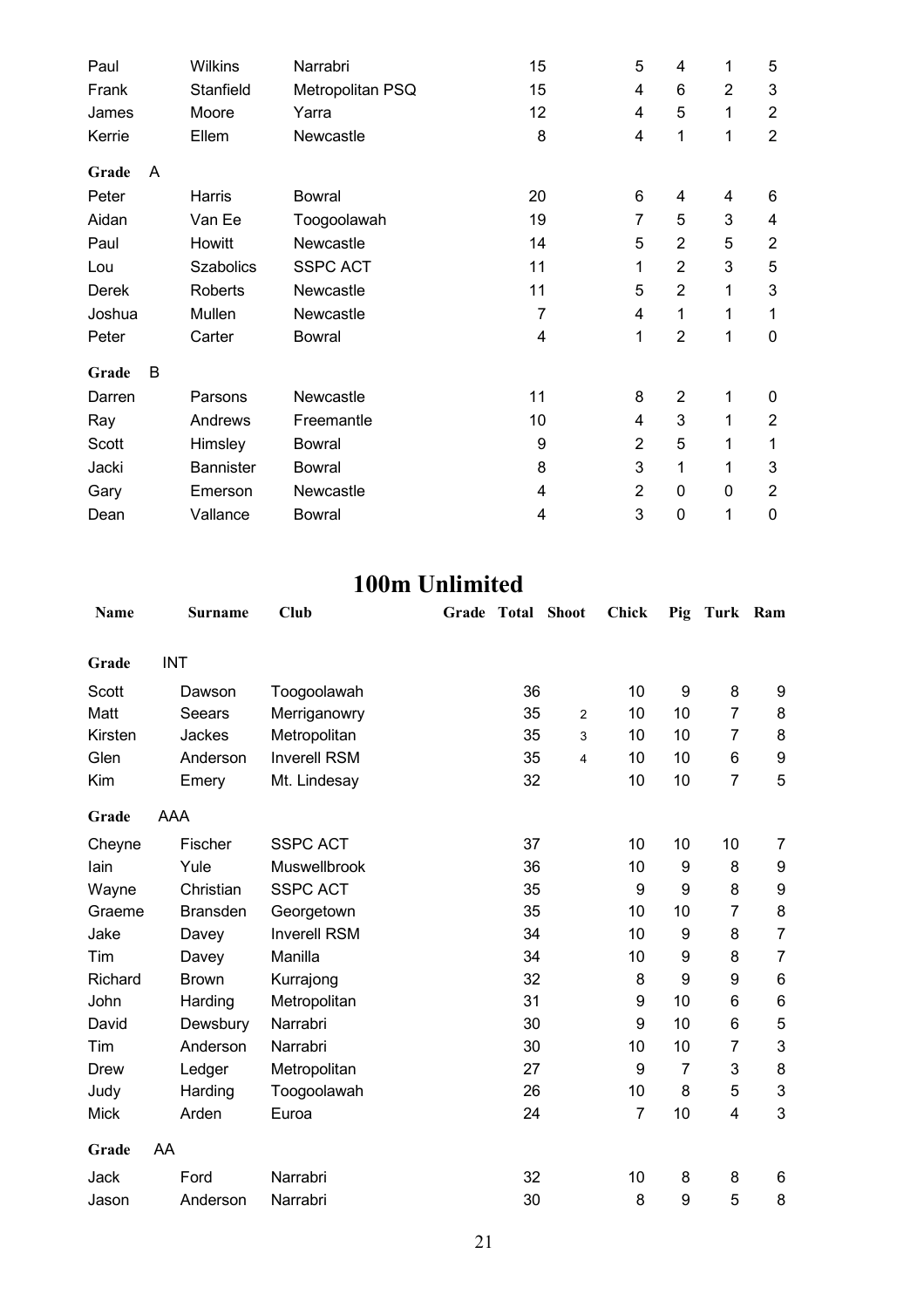| Lou          |   | Forner           | <b>SSPC ACT</b> | 28             | 7              | 9              | 4                | 8                         |
|--------------|---|------------------|-----------------|----------------|----------------|----------------|------------------|---------------------------|
| Melinda      |   | Mullen           | Newcastle       | 28             | 9              | 8              | 5                | 6                         |
| James        |   | Moore            | Yarra           | 27             | 8              | 9              | $\overline{2}$   | 8                         |
| Peter        |   | Kennington       | Metropolitan    | 27             | 8              | 9              | 3                | $\overline{7}$            |
| Lucy         |   | <b>Broch</b>     | Merriganowry    | 25             | 10             | 7              | 5                | $\sqrt{3}$                |
| <b>Brian</b> |   | Marsden          | Newcastle       | 24             | 8              | 8              | $\overline{2}$   | $\,6$                     |
| Greg         |   | Dawson           | Armidale        | 22             | 8              | 5              | 5                | $\overline{\mathbf{4}}$   |
| Frank        |   | Stanfield        | Metropolitan    | 20             | 6              | 5              | 3                | 6                         |
| Paul         |   | <b>Wilkins</b>   | Narrabri        | 20             | 7              | 8              | $\overline{2}$   | 3                         |
| Kerrie       |   | Ellem            | Newcastle       | 19             | 5              | 6              | 4                | 4                         |
| Paul         |   | Howitt           | Newcastle       | 18             | 8              | 7              | 1                | $\boldsymbol{2}$          |
| Neville      |   | Ellem            | Newcastle       | 14             | 4              | 5              | 2                | $\ensuremath{\mathsf{3}}$ |
| John         |   | Robinson         | Newcastle       | 13             | 5              | 4              | 3                | 1                         |
| Aidan        |   | Van Ee           | Toogoolawah     | 10             | 6              | $\overline{2}$ | 1                | 1                         |
| Grade        | A |                  |                 |                |                |                |                  |                           |
| Darren       |   | Parsons          | Newcastle       | 26             | 8              | 8              | 5                | 5                         |
| Carmel       |   | Archibald        | Armidale        | 14             | $\overline{2}$ | 8              | $\overline{2}$   | $\mathbf{2}$              |
| Lou          |   | <b>Szabolics</b> | <b>SSPC ACT</b> | 9              | $\overline{2}$ | 5              | 1                | 1                         |
| Derek        |   | <b>Roberts</b>   | Newcastle       | 6              | 1              | 4              | 1                | $\mathbf 0$               |
| Grade        | B |                  |                 |                |                |                |                  |                           |
| Dean         |   | Vallance         | <b>Bowral</b>   | 17             | 8              | 3              | 1                | 5                         |
| Gary         |   | Emerson          | Newcastle       | 10             | 4              | 4              | 0                | $\overline{2}$            |
| Scott        |   | Himsley          | <b>Bowral</b>   | $\overline{7}$ | 1              | 3              | 1                | $\overline{2}$            |
| Joshua       |   | Mullen           | Newcastle       | $\overline{2}$ | $\pmb{0}$      | 1              | $\boldsymbol{0}$ | 1                         |

### **Field Pistol Production**

| Name         | <b>Surname</b>  | Club                | <b>Grade Total Shoot</b> |    | <b>Chick</b> | Pig            | Turk Ram |                |
|--------------|-----------------|---------------------|--------------------------|----|--------------|----------------|----------|----------------|
| Grade        | <b>INT</b>      |                     |                          |    |              |                |          |                |
| Scott        | Dawson          | Toogoolawah         |                          | 35 | 9            | 10             | 8        | 8              |
| Matt         | Seears          | Merriganowry        |                          | 34 | 10           | 10             | 7        | 7              |
| lain         | Yule            | Muswellbrook        |                          | 33 | 10           | 8              | 7        | 8              |
| Tim          | Davey           | Manilla             |                          | 32 | 9            | 9              | 8        | 6              |
| Graeme       | <b>Bransden</b> | Georgetown          |                          | 28 | 7            | 8              | 7        | 6              |
| Glen         | Anderson        | <b>Inverell RSM</b> |                          | 27 | 10           | 6              | 5        | 6              |
| David        | Dewsbury        | Narrabri            |                          | 27 | 9            | 9              | 5        | 4              |
| <b>Mick</b>  | Arden           | Euroa               |                          | 26 | 8            | 7              | 4        | 7              |
| Judy         | Harding         | Toogoolawah         |                          | 26 | 10           | 9              | 1        | 6              |
| Kim          | Emery           | Mt. Lindesay        |                          | 22 | 9            | 6              | 2        | 5              |
| Tim          | Anderson        | Narrabri            |                          | 22 | 6            | 10             | 3        | 3              |
| John         | Harding         | Metropolitan PSQ    |                          | 21 | 8            | 5              | 6        | $\overline{2}$ |
| John         | Robinson        | Newcastle           |                          | 10 | 4            | 4              | 1        | 1              |
| Grade        | AAA             |                     |                          |    |              |                |          |                |
| Jake         | Davey           | <b>Inverell RSM</b> |                          | 31 | 10           | 8              | 7        | 6              |
| Peter        | Kennington      | Metropolitan PSQ    |                          | 30 | 7            | 9              | 9        | 5              |
| Greg         | Dawson          | Armidale            |                          | 25 | 8            | $\overline{7}$ | 4        | 6              |
| <b>Brian</b> | Marsden         | Newcastle           |                          | 25 | 8            | 7              | 6        | 4              |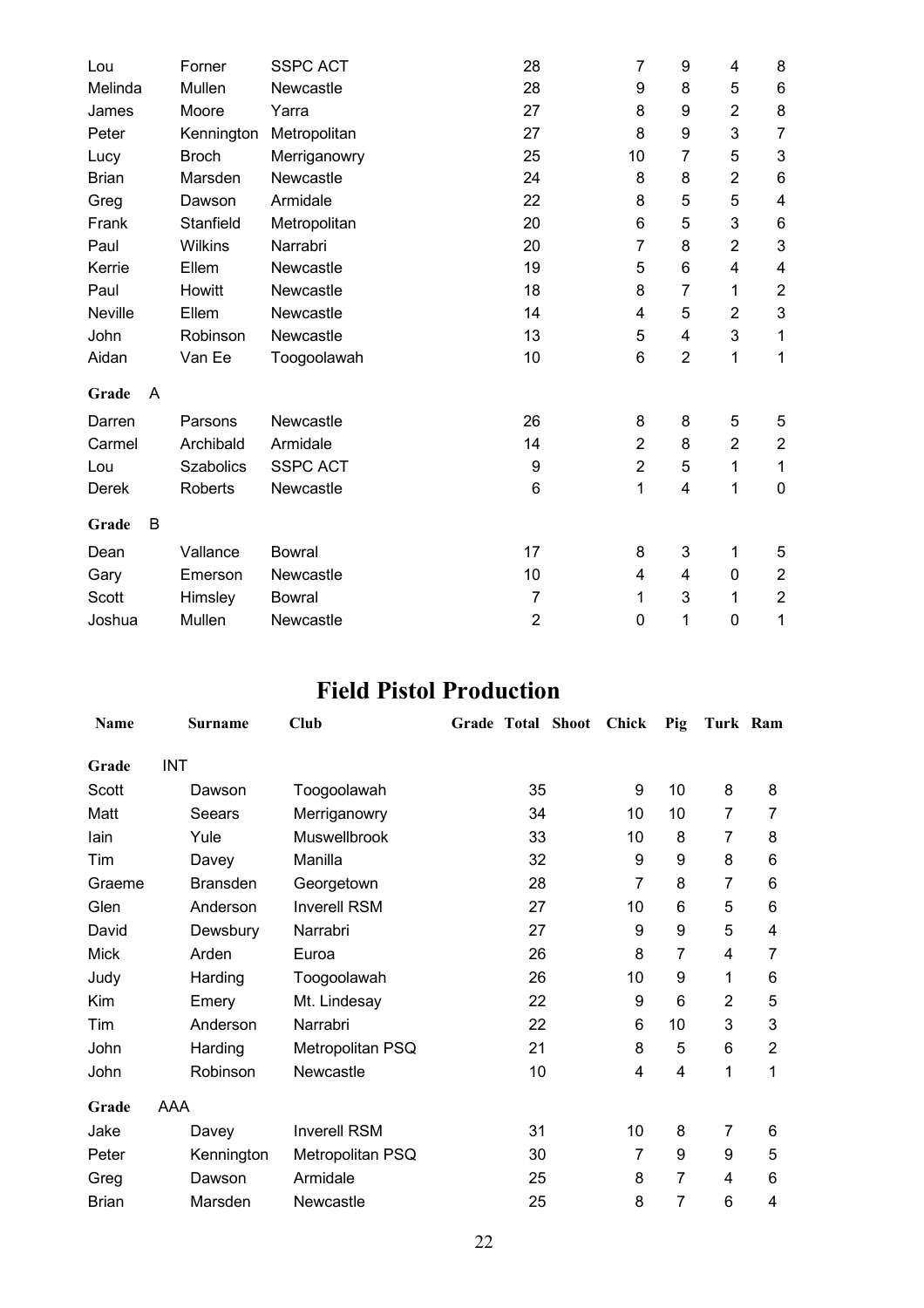| Cheyne      | Fischer          | <b>SSPC ACT</b>  | 23 | 8                       | 6                       | 3              | 6                         |
|-------------|------------------|------------------|----|-------------------------|-------------------------|----------------|---------------------------|
| Wayne       | Christian        | <b>SSPC ACT</b>  | 22 | 8                       | $\overline{7}$          | 5              | $\overline{c}$            |
| Kirsten     | Jackes           | Metropolitan PSQ | 20 | $\overline{7}$          | $\overline{7}$          | $\overline{2}$ | $\overline{\mathcal{A}}$  |
| James       | Moore            | Yarra            | 18 | 6                       | 5                       | $\overline{2}$ | 5                         |
| Frank       | Stanfield        | Metropolitan PSQ | 18 | 6                       | 4                       | 4              | $\overline{\mathbf{4}}$   |
| Neville     | Ellem            | Newcastle        | 17 | $\overline{7}$          | $\overline{2}$          | 4              | $\overline{\mathcal{A}}$  |
| Lou         | Forner           | <b>SSPC ACT</b>  | 17 | $\overline{7}$          | 5                       | $\overline{2}$ | $\sqrt{3}$                |
| Paul        | Howitt           | Newcastle        | 17 | 8                       | 5                       | $\overline{2}$ | $\mathbf{2}$              |
| Melinda     | Mullen           | Newcastle        | 15 | 4                       | 4                       | 4              | 3                         |
| AA<br>Grade |                  |                  |    |                         |                         |                |                           |
| Jason       | Anderson         | Narrabri         | 26 | 8                       | 7                       | 4              | 7                         |
| Jack        | Ford             | Narrabri         | 25 | 6                       | 5                       | 5              | 9                         |
| Kerrie      | Ellem            | Newcastle        | 19 | 7                       | 5                       | 4              | $\sqrt{3}$                |
| Carmel      | Archibald        | Armidale         | 18 | 9                       | 6                       | 1              | $\overline{\mathbf{c}}$   |
| Paul        | <b>Wilkins</b>   | Narrabri         | 17 | 5                       | 6                       | 3              | $\ensuremath{\mathsf{3}}$ |
| Richard     | <b>Brown</b>     | Kurrajong        | 14 | 6                       | $\overline{\mathbf{4}}$ | $\overline{2}$ | $\sqrt{2}$                |
| <b>Drew</b> | Ledger           | Metropolitan PSQ | 11 | 3                       | $\overline{2}$          | $\overline{2}$ | $\overline{\mathbf{4}}$   |
| Grade<br>A  |                  |                  |    |                         |                         |                |                           |
| Lou         | <b>Szabolics</b> | <b>SSPC ACT</b>  | 17 | 4                       | 5                       | 4              | 4                         |
| Aidan       | Van Ee           | Toogoolawah      | 14 | $\overline{\mathbf{4}}$ | 5                       | $\overline{2}$ | $\sqrt{3}$                |
| Peter       | Harris           | <b>Bowral</b>    | 14 | 6                       | 4                       | 1              | $\mathsf 3$               |
| Derek       | Roberts          | Newcastle        | 9  | 4                       | 4                       | 1              | 0                         |
| Gary        | Emerson          | Newcastle        | 3  | $\overline{2}$          | 1                       | 0              | $\boldsymbol{0}$          |
| Grade<br>B  |                  |                  |    |                         |                         |                |                           |
| Ray         | Andrews          | Freemantle       | 8  | 3                       | 3                       | 1              | $\mathbf 1$               |
| Dean        | Vallance         | <b>Bowral</b>    | 5  | 1                       | 1                       | 1              | $\overline{c}$            |
| Joshua      | Mullen           | Newcastle        | 3  | 1                       | $\overline{2}$          | 0              | $\boldsymbol{0}$          |
| Peter       | Carter           | <b>Bowral</b>    | 1  | 1                       | 0                       | 0              | $\mathbf 0$               |

# **Field Pistol Any Sight**

| <b>Name</b> |            | Surname         | Club                | Grade Total Shoot | Chick | Pig | Turk Ram |   |
|-------------|------------|-----------------|---------------------|-------------------|-------|-----|----------|---|
| Grade       | <b>INT</b> |                 |                     |                   |       |     |          |   |
| Glen        |            | Anderson        | <b>Inverell RSM</b> | 35                | 10    | 9   | 9        | 7 |
| Tim         |            | Davey           | Manilla             | 32                | 10    | 9   | 6        | 7 |
| Matt        |            | Seears          | Merriganowry        | 29                | 10    | 9   | 5        | 5 |
| lain        |            | Yule            | <b>Muswellbrook</b> | 28                | 7     | 9   | 6        | 6 |
| Graeme      |            | <b>Bransden</b> | Georgetown          | 25                | 9     | 7   | 4        | 5 |
| Kim         |            | Emery           | Mt. Lindesay        | 25                | 9     | 8   | 4        | 4 |
| Grade       | AAA        |                 |                     |                   |       |     |          |   |
| Mick        |            | Arden           | Euroa               | 35                | 8     | 10  | 9        | 8 |
| Peter       |            | Kennington      | Metropolitan PSQ    | 30                | 9     | 9   | 4        | 8 |
| Jake        |            | Davey           | <b>Inverell RSM</b> | 30                | 9     | 10  | 4        | 7 |
| Scott       |            | Dawson          | Toogoolawah         | 30                | 10    | 8   | 6        | 6 |
| Greg        |            | Dawson          | Armidale            | 29                | 8     | 10  | 6        | 5 |
| Melinda     |            | Mullen          | Newcastle           | 29                | 9     | 8   | 9        | 3 |
|             |            |                 |                     |                   |       |     |          |   |